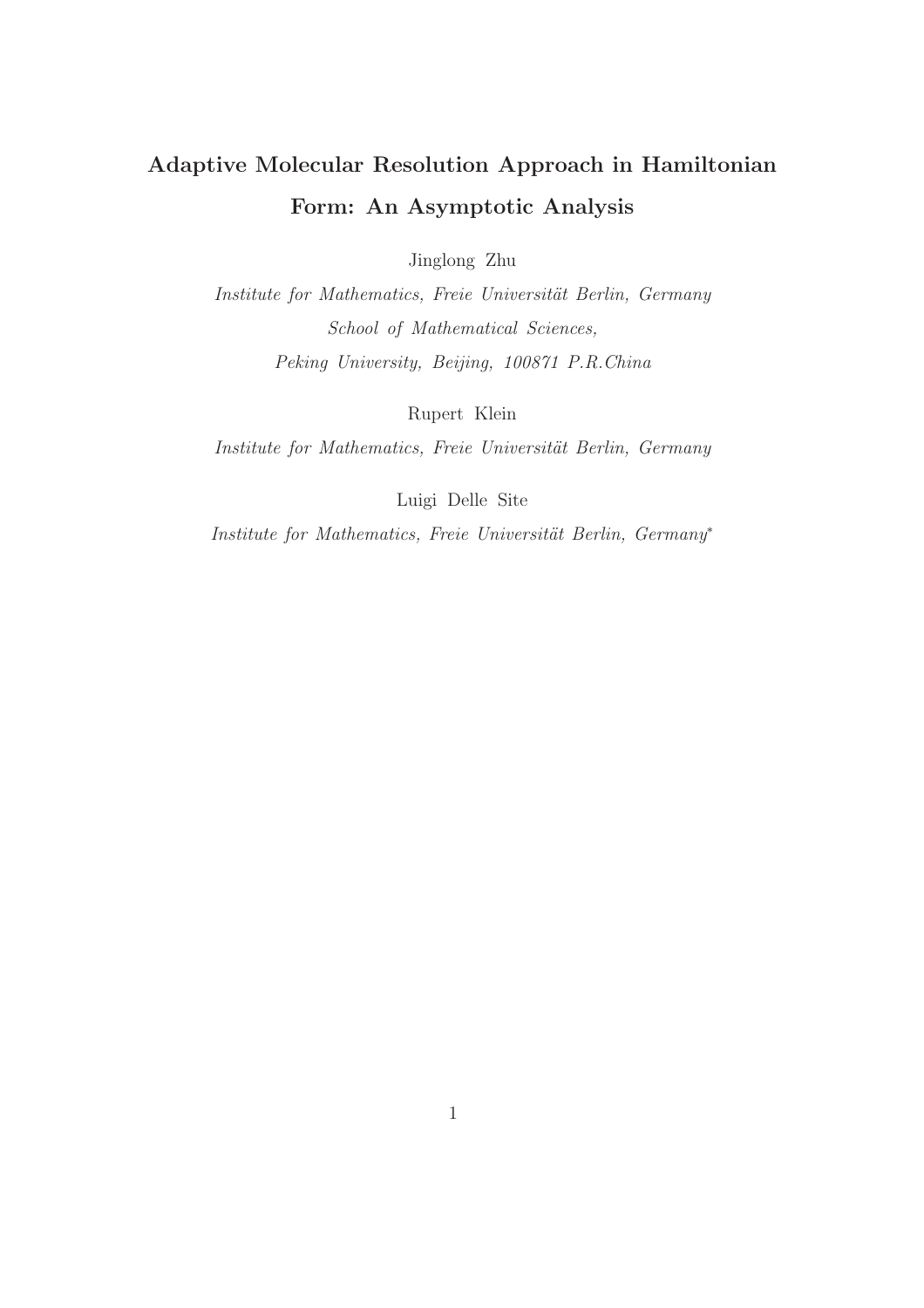### Abstract

Adaptive Molecular Resolution approaches in Molecular Dynamics are becoming relevant tools for the analysis of molecular liquids characterized by the interplay of different physical scales. The essential difference among these methods is in the way the change of molecular resolution is made in a buffer/transition region. In particular a central question concerns the possibility of the existence of a global Hamiltonian which, by describing the change of resolution, is at the same time physically consistent, mathematically well defined and numerically accurate. In this paper we present an asymptotic analysis of the adaptive process complemented by numerical results and show that under certain mathematical conditions a Hamiltonian, which is physically consistent and numerically accurate, may exist. Such conditions show that molecular simulations in the current computational implementation require systems of large size and thus a Hamiltonian approach as the one proposed, at this stage, would not be practical from the numerical point of view. However, the Hamiltonian proposed provides the basis for a simplification and generalization of the numerical implementation of adaptive resolution algorithms to other molecular dynamics codes.

<sup>∗</sup> luigi.dellesite@fu-berlin.de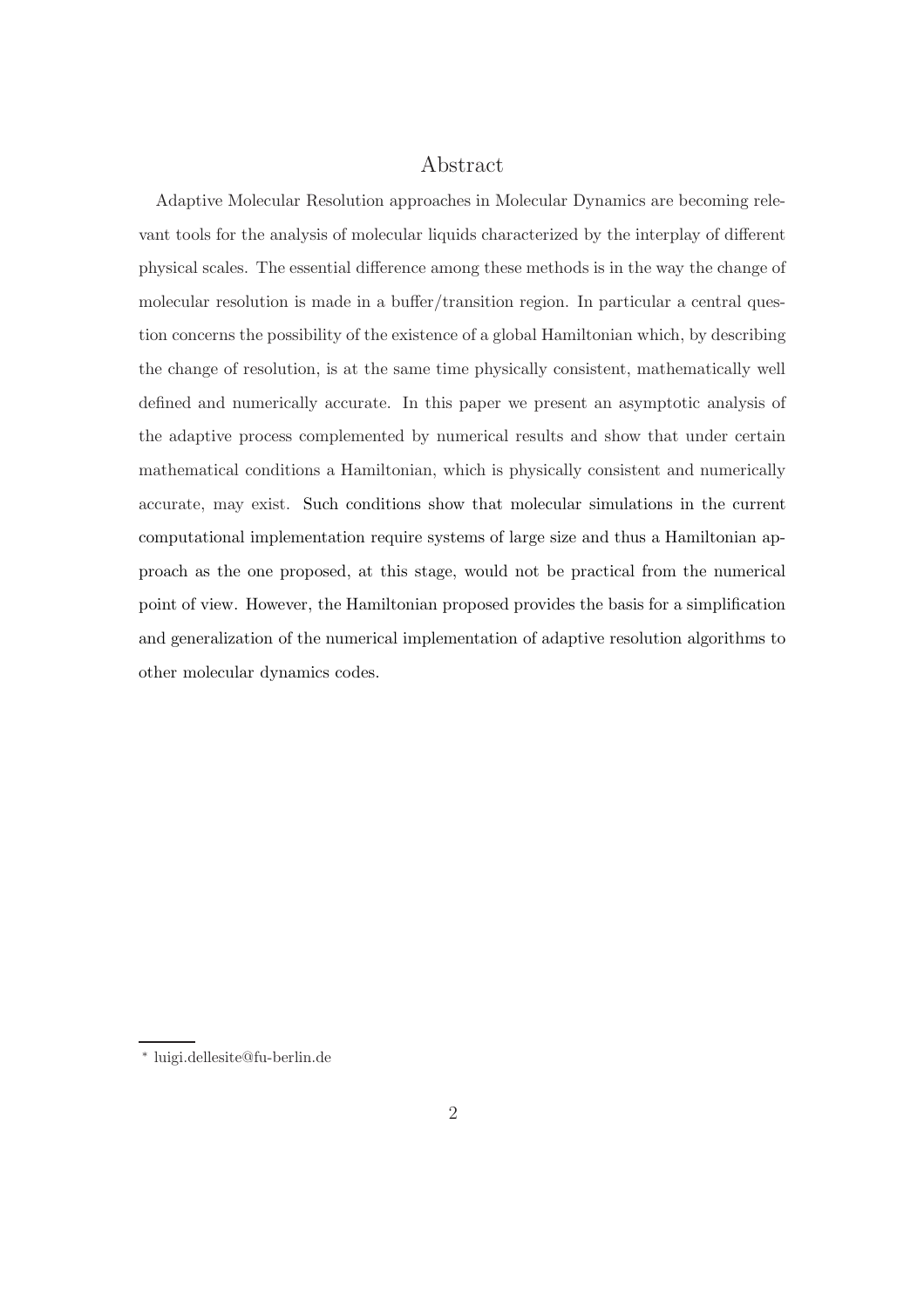#### I. INTRODUCTION

Large systems of molecular liquids are characterized by processes occurring at different scales which in turn often require a different level of accuracy regarding the molecular model [1]. Highly accurate molecular models lead to a complete physical picture but require large computational resources and additional work of analysis of the large amount of data produced; in fact a clear description of a process requires a screening of data to the essential. On the other hand, less accurate molecular models are computationally convenient and produce a small amount of data to analyze, however they are likely to miss, due to their simplification, essential physical features [2]. In this perspective, multiscale methods in Molecular Simulation (MS) have been developed in the last years for optimizing the need of a consistent physical treatment and acceptable numerical and analysis costs [1, 2]. In particular adaptive molecular resolution methods, which by partitioning the system in regions of different molecular resolution, change the number of degrees of freedom on-the-fly became very appealing due to successful numerical performance [3, 4]. Various implementation of this method exist and they differ for the definition of the coupling between different regions [3–6]. In this work we propose a procedure for coupling the atomistic and coarse-graining region via an interface region which acts as a filter to transform atomistic resolution into coarse-graining resolution and vice versa. The coupling is done by considering the Hamiltonian of the interface as a perturbation to an otherwise exact Hamiltonian written as a sum of a full atomistic and a full coarse-grained Hamiltonian. Next we perform a mathematical treatment in terms of asymptotic analysis involving characteristic lengths of the system. In this way we derive mathematical conditions which, if reasonably fulfilled in the numerical simulation, assure that the system behaves practically as a Hamiltonian system. The existence of a global Hamiltonian, although not necessary for adaptive resolution simulations [6, 7], could provide technical advantages in the implementation of the code. In fact all standard molecular dynamics codes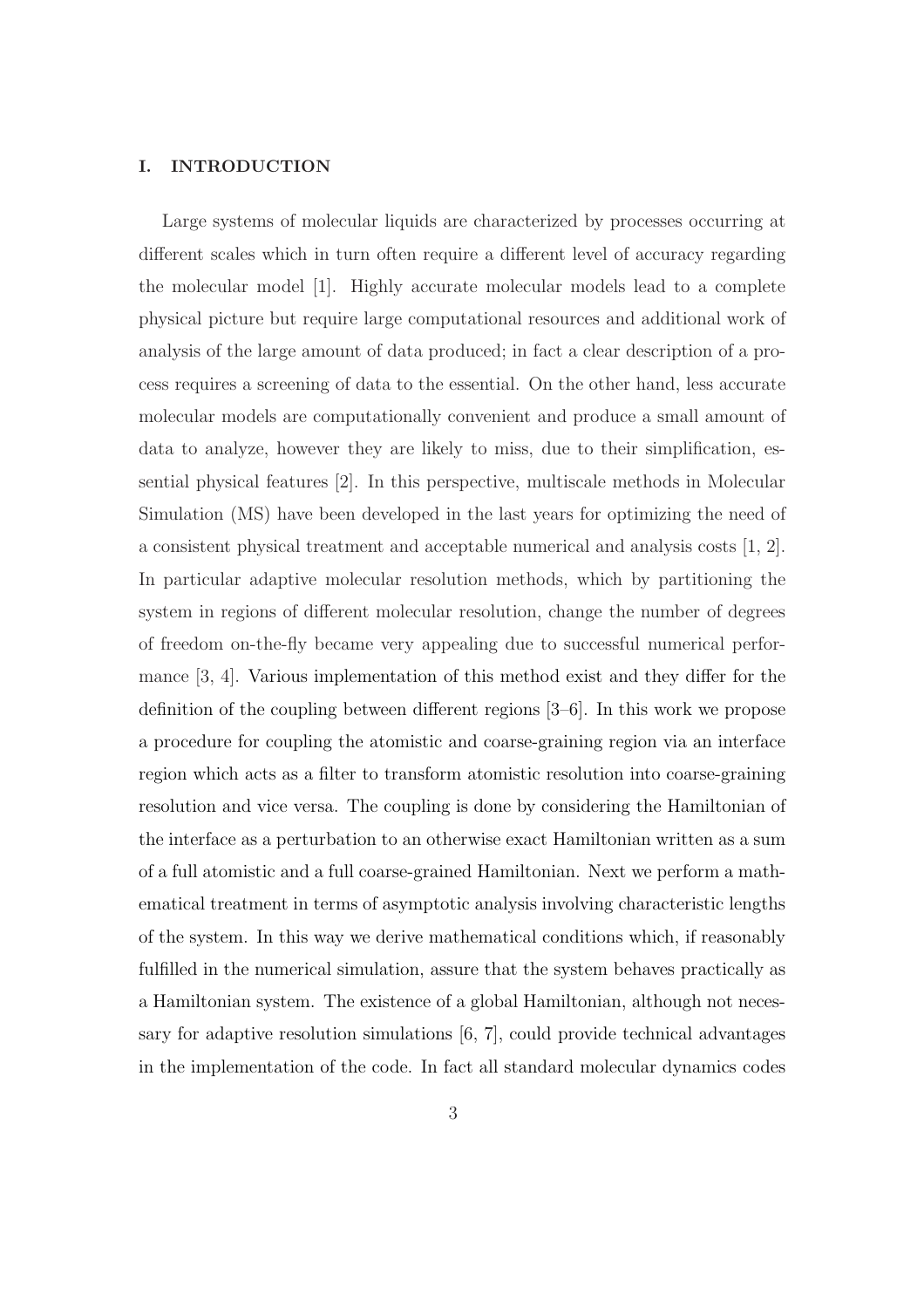are based on Hamiltonian algorithms and thus one may use their computational architecture in an almost straightforward way. In general the direct coupling of an atomistic system with a coarse-graining system is expected to lead to dissipation thus different correction terms are added to take care of such a problem [4–9]. In particular in Hamiltonian-based algorithms the Hamiltonian is corrected by adding a free-energy term. Our aim instead is to provide a definition of global Hamiltonian based solely on particles' degrees of freedom, it is our opinion that a formula that contains free-energy terms does not define a proper Hamiltonian. If such a definition is possible, then the system would be self-contained in the sense that once the simulation set up is defined, the numerical calculation can run without any need of further additional quantity calculated in additional simulations. In particular our partitioning of the system paves the way for a generalization of the algorithm to different codes. This can be done by a simplification of the computational algorithm offered by the partitioning we propose: the simulation (given the interaction cutoff) at a certain stage can be performed in two distinct regions (atomistic and coarse-grained) and then a third region where they overlap (the region of perturbation). For each time step, force calculations (i.e. the most expensive part of the code) can effectively run in parallel in each of the two regions and then synchronized through the force calculation in the overlapping region. Work along this direction is currently in progress. Finally, it must be also clarified that all the adaptive methods cited before [4–7] from the mere numerical point of view are essentially equivalent and/or equivalently efficient. The conceptual difference we discuss here regards the formal background on which they are based and the physical interpretation of global Hamiltonian in terms of statistical mechanics of their results (see also note 4 in Ref.[6])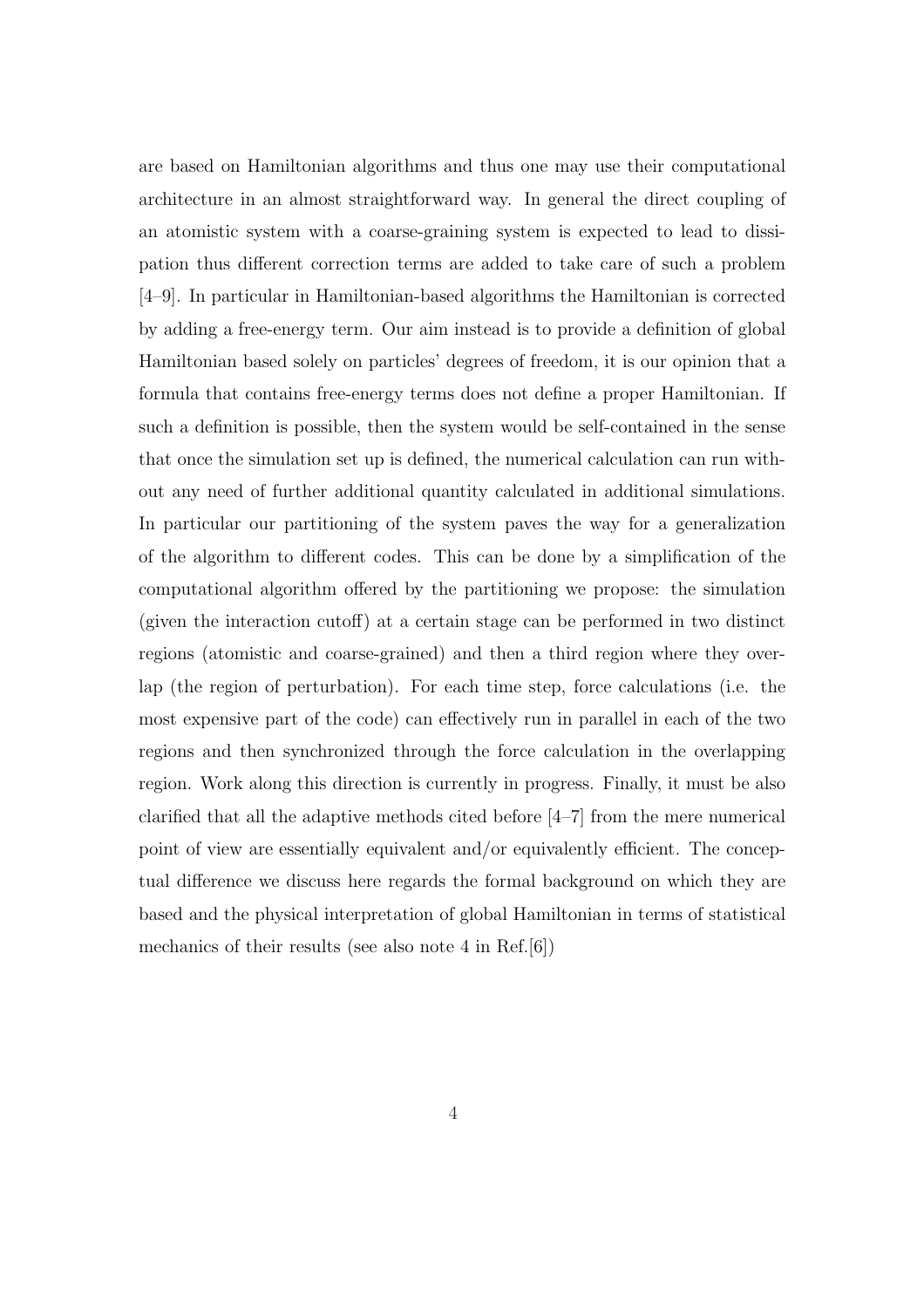### II. ADAPTIVE MOLECULAR RESOLUTION: FORCE-BASED OR HAMILTONIAN-BASED

In this section we review the basic principles employed in the construction of adaptive resolution schemes. The schemes can be classified in two major categories: (a) Force-based interpolation schemes [2, 3]; (b) Potential-based (Hamiltonianbased) schemes [4, 5, 10–13].

#### A. Force-based and Grand-Canonical-like scheme

The Adaptive Resolution Simulation (AdResS) method has been developed following a simple intuitive principle. Such a principle consists of dividing the space in three distinct regions: (i) atomistic region (high resolution), (ii) coarsegrained region (low resolution), (iii) interface or hybrid/transition region where molecules change their resolution. Next the intuitive physical requirement is that the molecules of the atomistic region follow the rules of a standard atomistic dynamics, the molecules of the coarse-grained region follow the rules of a standard coarse-grained dynamics and when a molecule transits in the interface region its dynamics slowly passes from atomistic type to a coarse-grained type (or vice versa), The meaning of "slowly" is that the perturbation due to the change of resolution to the dynamics of the atomistic and of the coarse-grained region is negligible in the calculations of physical quantities of interest. In Molecular Dynamics (MD) such a principle can be easily implemented by smoothly interpolating in space the atomistic and coarse-grained forces:

$$
\boldsymbol{F}_{i,j} = w(\boldsymbol{r}_i)w(\boldsymbol{r}_j)\boldsymbol{F}_{i,j}^{AT} + [1 - w(\boldsymbol{r}_i)w(\boldsymbol{r}_j)]\boldsymbol{F}_{i,j}^{CG}
$$
\n(1)

where i and j are the indices of two distinct molecules,  $\boldsymbol{F}^{AT}$  is the force derived from the atomistic potential  $(U_{AT})$  and  $\boldsymbol{F}^{CG}$  is the force derived from the coarsegrained potential  $(U_{CG})$  (usually a COM-COM potential, where COM indicates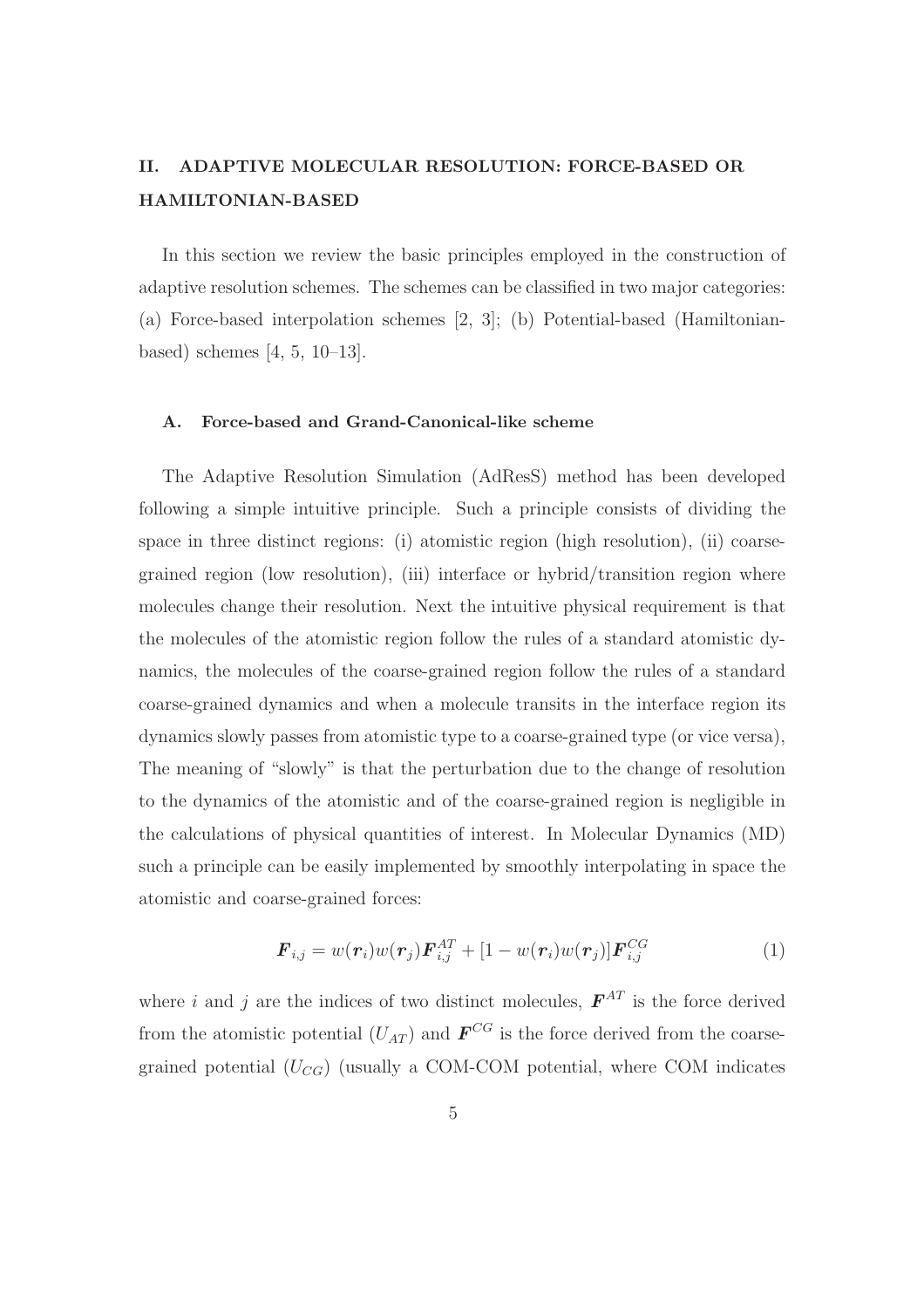"the center of mass"), r is the COM position of the molecule and  $w(x)$  is a smooth function varying from 0 to 1 in the transition region  $(HY)$ :

$$
w(x) = \begin{cases} 1 & x < x_{AT} \\ cos^2\left[\frac{\pi}{2(d)}(x - x_{AT})\right] & x_{AT} < x < x_{AT} + d \\ 0 & x_{AT} + d < x \end{cases}
$$
(2)

with  $x_{AT}$  the x-location of the border of the AT region (see Fig.1). In an effective



FIG. 1. Pictorial representation of the adaptive resolution set up.

way, the atomistic degrees of freedom are slowly removed when a molecule leaves the atomistic region and enters into the coarse-grained region and vice versa. As it is described above, the scheme is dissipative, that is the change in number of degrees of freedom implies a gain or loss of kinetic and potential energy which is not spontaneously balanced, and in fact the system, prepared following this scheme, is not Hamiltonian [14]. However, when coupled to a an external thermostat, which takes care of adsorbing the excess or adding the missing energy, it was proven to be technically sufficient for the scheme to work properly [15, 16]. At a later stage this empirical finding was justified on the basis of first principles of thermodynamics and statistical mechanics and recently the basic scheme reported above was embedded into the formalism of a Grand Canonical ensemble where the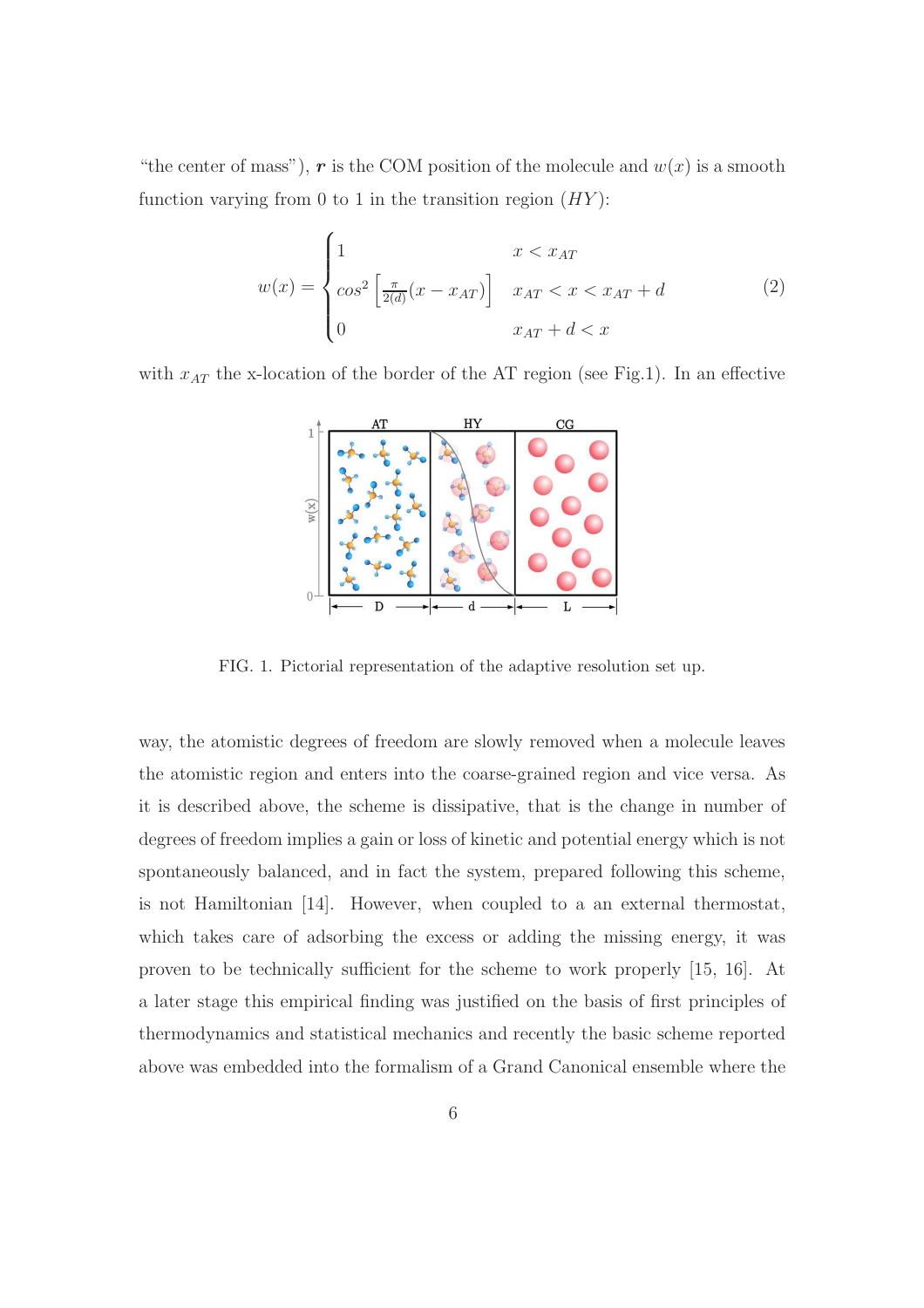coarse-grained and transition region act as a particle reservoir for the atomistic region [6–9, 18–20]. The technical details are not relevant for this paper, except that in a Grand Canonical-like set up, the reservoir acts in a stochastic way and thus the only Hamiltonian of relevance is that of the atomistic region which implies that the non-existence of a global Hamiltonian is no more a problem. However, some branches of research followed a different path based on the search of a global Hamiltonian without the addition of any stochastic aspect. An overview of the progress and pitfalls of such approaches is reported below.

#### B. Hamiltonian based schemes

In a series of papers Ensing and collaborators  $[4, 10-12]$  presented a scheme based on the interpolation of potentials instead of forces as done in AdResS:

$$
U_{ij}^{tot} = s(\mathbf{r}_i, \mathbf{r}_j) U_{i,j}^{AT} + [1 - s(\mathbf{r}_i, \mathbf{r}_j)] U_{i,j}^{CG}
$$
(3)

where  $U_{ij}$  is the global potential of interaction between molecule i and molecule j,  $s(\mathbf{r}_i, \mathbf{r}_j)$  is the smooth interpolation function (slightly but not substantially different from the function w used in AdResS) and  $U_{i,j}^{AT}$ ,  $U_{i,j}^{CG}$  are the atomistic and coarse-grained potential acting between molecule i and molecule j. If, from  $U_{ij}^{tot}$ one derives the force between molecule  $i$  and molecule  $j$  then the result is a force as that of AdResS plus an additional term:  $\nabla s(\mathbf{r}_i, \mathbf{r}_j)(U_{i,j}^{AT} - U_{i,j}^{CG})$ . In their work the dissipative action of this spurious force needs to be balanced such that it disappears from the simulation statistics. To achieve this, the method uses book-keeping of the gain/loss of energy of molecules that change resolution and thus adding at each instant the gain/loss of energy due to the change of resolution and preserve a global Hamiltonian approach. The accurate determination of the gain/loss of energy per molecule and its adsorption/release in the system was done by violating the request that the system should be self-contained. In fact, in essence, the system was coupled to a generic external thermostat and thus this method became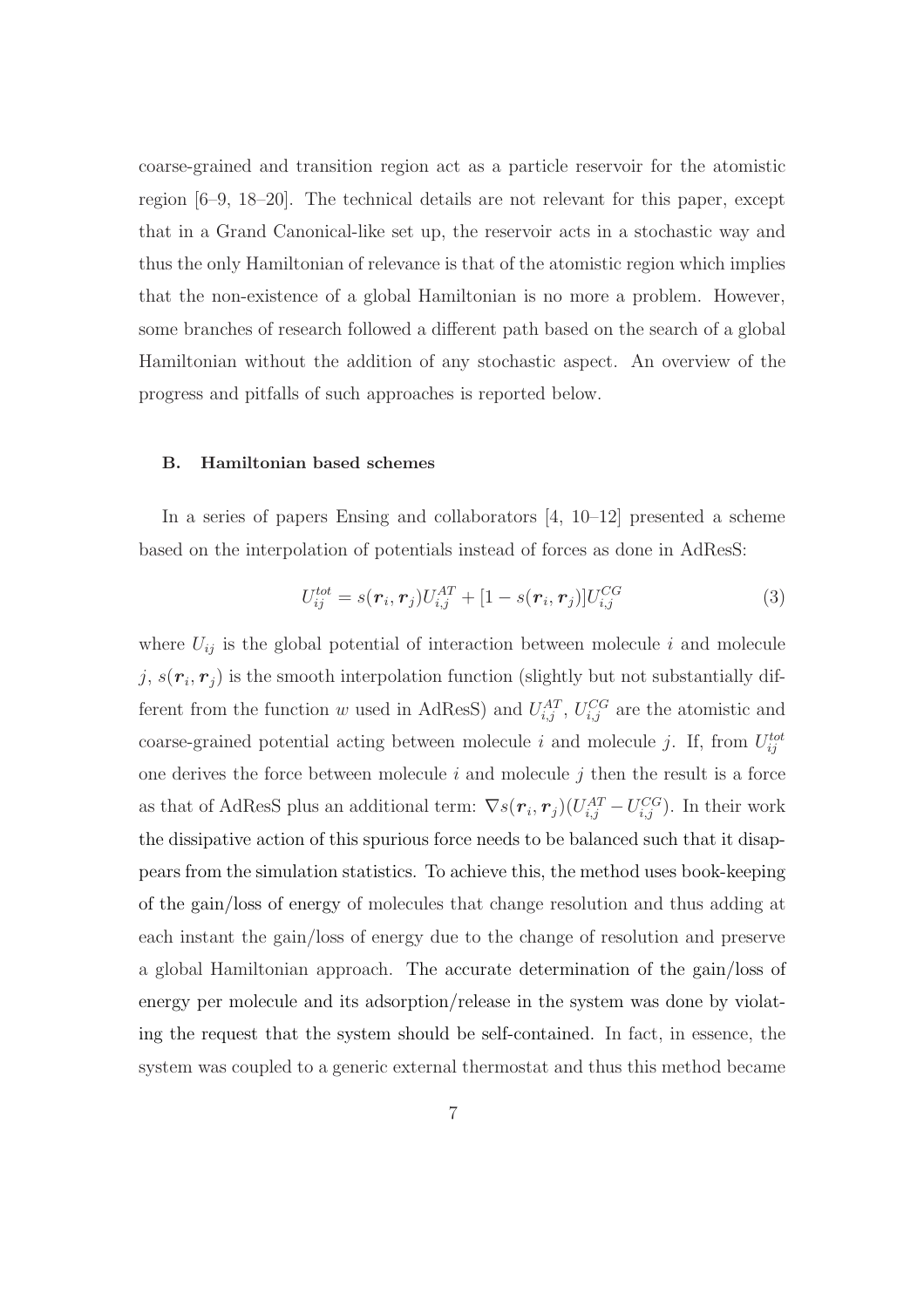equivalent to the force-based AdResS scheme. It was then shown that without the thermostat the system was highly dissipative and that the interpolation of potentials plus the book-keeping energy was not sufficient to build a conservative scheme [14]. However, later on, the idea of providing/removing energy without using a thermostat was technically implemented by a method named "H-AdResS" developed by Potestio and collaborators [5, 13, 17, 21]. In H-AdResS the interpolation is also done as in Eq.3 and it was observed that such an interpolation is equivalent to the scheme of thermodynamic integration for the calculation of the difference of free energy between a state A and a state B of the system. In this case state A and state B meant the passage from the atomistic potential to the coarse-grained potential and thus the interpolation formula is equivalent to the space dependent change of free energy between the atomistic and the coarse-grained representation:

$$
\Delta F(\lambda) = \int_0^{\lambda} < U^{AT} - U^{CG} >_{\lambda'} d\lambda' \tag{4}
$$

where  $\langle \dots \rangle$  indicates the ensemble average and each  $\lambda$  corresponds to fixed values of the switching function  $w(x)$  in the transition region, thus  $\Delta F(\lambda)$  =  $\Delta F(\lambda(x))$ . Thus the Hamiltonian was a posteriori modified so that the balancing term of free energy,  $\Delta F(\lambda)$  was added in an effective Hamiltonian. This implies that there is no need of a generic and undefined book-keeping of the molecular energy, but the missing energy can be quantified by  $\Delta F(\lambda)$ . However there are several conceptual problems with such an approach. There are at least three arguments for this thesis: (i) The scheme violates third Newton's law, in fact the force term:  $\nabla w(\mathbf{r}_i) w(\mathbf{r}_j) (U_{i,j}^{AT} - U_{i,j}^{CG})$  is not antisymmetric in i and j [16]; (ii) The Hamiltonian is ill defined because any additional/corrective one particle potential, like  $\Delta F(\lambda(x))$ , must be a solution of a partial differential equation of the first order but with two boundary conditions [22]; (iii) the effective Hamiltonian is not a first principles Hamiltonian but, by construction, depends on the specific thermodynamic state point (in fact it carries a free energy term:  $\Delta F(\lambda(x))$ ) [1, 6, 7]. In this perspective the search for a first principle (self-contained) Hamiltonian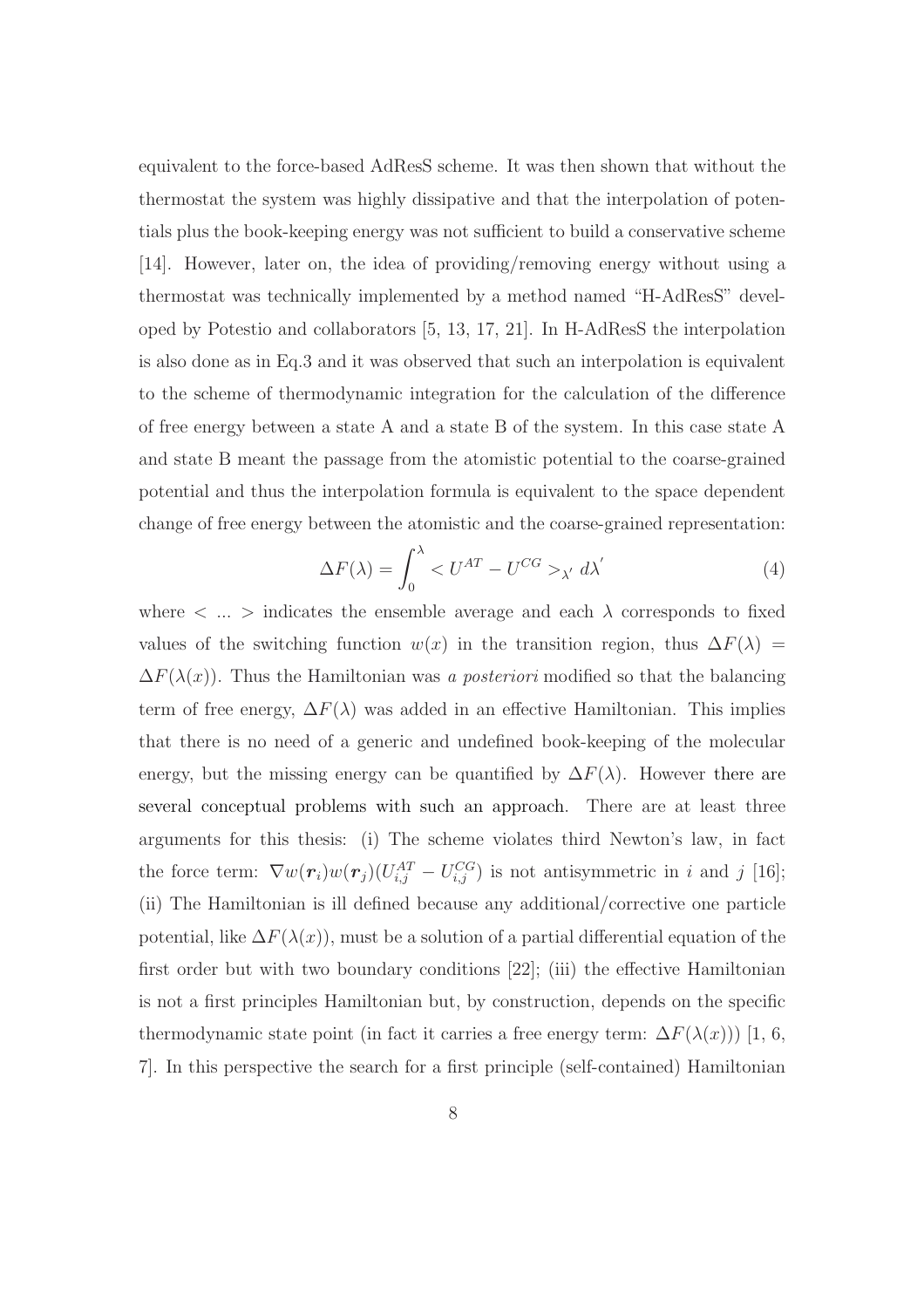that allows for a change of resolution without the need of a priori or a posteriori (artificial) corrections, motivated us to explore new directions, as reported in the next section.

## III. REFORMULATION OF THE TRANSITION REGION VIA ASYMP-TOTIC ANALYSIS

#### A. Symbols and labels

Table.I is a list of symbols and labels used in this section for future reference:

#### B. Perturbed Hamiltonian via asymptotic expansion

Consider a typical adaptive resolution set up as illustrated in Fig.1 and let us decompose the hypothetical global Hamiltonian of the system as:

$$
H_{glob} = H_{AT-AT} + H_{CG-CG} + H_{HY-HY} + H_{AT-HY} + H_{CG-HY} + H_{intra}
$$
 (5)

where:

$$
H_{AT-AT} = \sum_{a=1}^{N_{AT}} \left( \sum_{ia=1}^{sa} \frac{\mathbf{p}_{ia}^2}{2m_{ia}} \right) + \sum_{a=1}^{N_{AT}} \left( \sum_{b=1;b \neq a}^{N_{AT}} V_{AT}(\mathbf{r}_a, \mathbf{r}_b) \right)
$$
(6)

$$
H_{CG-CG} = \sum_{a=1}^{N_{CG}} \left( \sum_{ia=1}^{sa} \frac{\mathbf{p}_{ia}^2}{2m_{ia}} \right) + \sum_{a=1}^{N_{CG}} \left( \sum_{b=1;b \neq a}^{N_{AT}} V_{CG}(\mathbf{R}_a, \mathbf{R}_b) \right)
$$
(7)

$$
H_{HY-HY} = \sum_{a=1}^{N_{HY}} \left( \sum_{ia=1}^{sa} \frac{\mathbf{p}_{ia}^2}{2m_{ia}} \right) + w(X_a)w(X_b) \left[ \sum_{a=1}^{N_{HY}} \left( \sum_{b=1;b \neq a}^{N_{HY}} V_{AT}(\mathbf{r}_a, \mathbf{r}_b) \right) \right] + (1 - w(X_a)w(X_b)) \left[ \sum_{a=1}^{N_{HY}} \left( \sum_{b=1;b \neq a}^{N_{HY}} V_{CG}(\mathbf{R}_a, \mathbf{R}_b) \right) \right]
$$
(8)

$$
H_{AT-HY} = \sum_{a=1}^{N_{AT}} \left( \sum_{b=1; b \in HY}^{N_{HY}} V_{AT}(\mathbf{r}_a, \mathbf{r}_b) \right)
$$
(9)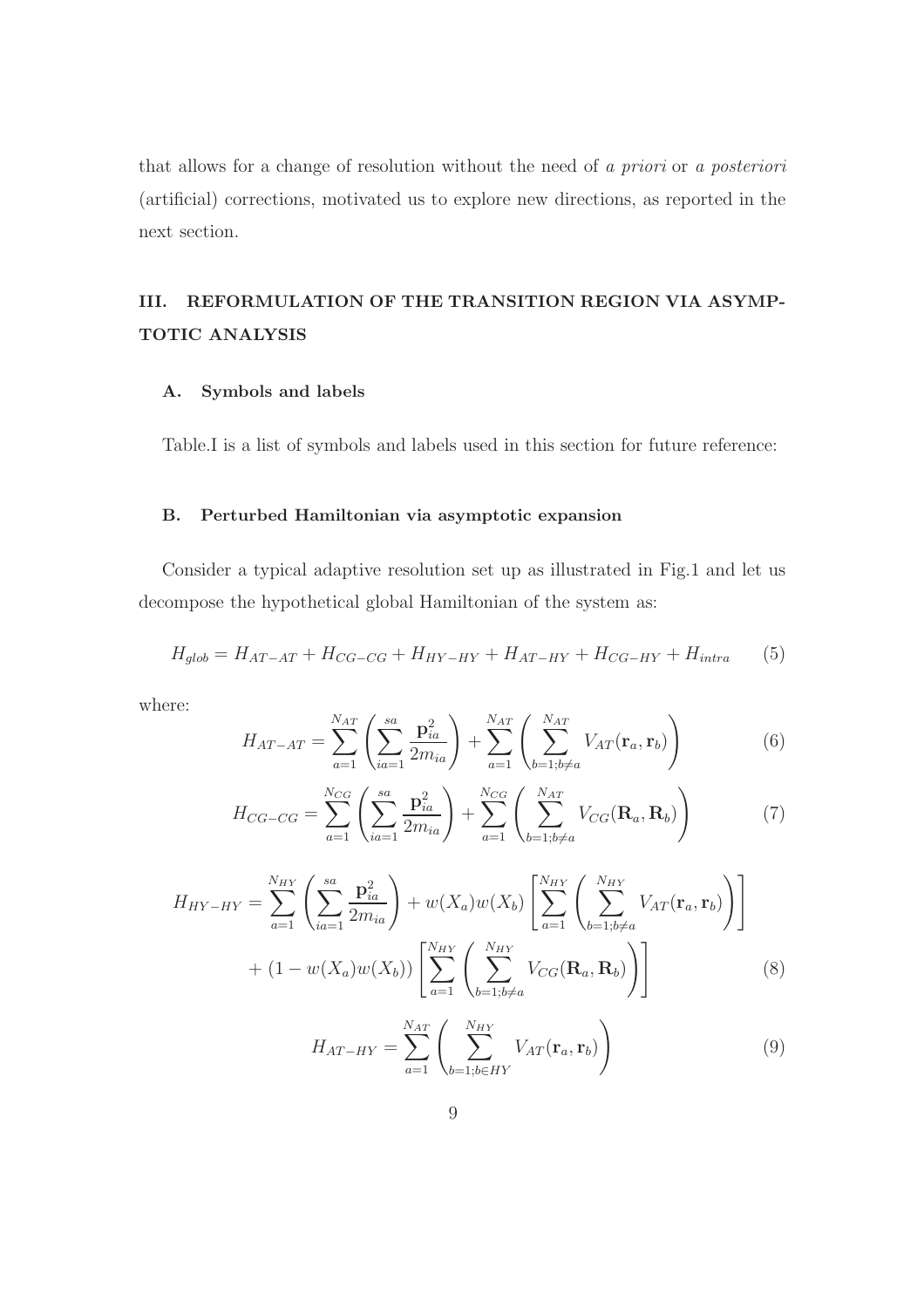|                | Symbol Meaning                                                             |  |  |  |  |
|----------------|----------------------------------------------------------------------------|--|--|--|--|
| $V_{AT}$       | Atomistic potential                                                        |  |  |  |  |
| $V_{CG}$       | Coarse-grained potential                                                   |  |  |  |  |
| $F_{AT}$       | Atomistic force                                                            |  |  |  |  |
| $F_{HY}$       | Hybrid force                                                               |  |  |  |  |
| $F_{CG}$       | Coarse-grained force                                                       |  |  |  |  |
| a, b           | label of molecules (a, b=1, 2, 3, $\cdots$ , $N_{tot}$ )                   |  |  |  |  |
| $N_{tot}$      | Total number of molecules                                                  |  |  |  |  |
| ia             | i-th atom of the a-th molecule                                             |  |  |  |  |
| sa             | number of atoms in a-th molecule                                           |  |  |  |  |
| ${\bf r}_a$    | set of spatial coordinates of all atoms composing the a-th molecule        |  |  |  |  |
| $m_{ia}$       | mass of the i-th atoms of the a-th molecule                                |  |  |  |  |
| $\mathbf{R}_a$ | $(X_a, Y_a, Z_a)$ , coordinates of the center of mass of the a-th molecule |  |  |  |  |
| $p_{ia}$       | Momentum of the i-th atom of the a-th molecule                             |  |  |  |  |
| $N_{AT}$       | number of molecules in AT region                                           |  |  |  |  |
| $N_{CG}$       | number of molecules in CG region                                           |  |  |  |  |
| $N_{HY}$       | number of molecules in HY region                                           |  |  |  |  |
| $\mathbf{D}$   | characteristic extent of AT region along the change of resolution          |  |  |  |  |
| $\mathbf d$    | characteristic extent of HY region along the change of resolution          |  |  |  |  |
| L              | characteristic extent of CG region along the change of resolution          |  |  |  |  |

TABLE I. Symbols and labels

$$
H_{CG-HY} = \sum_{a=1}^{N_{CG}} \left( \sum_{b=1; b \in HY}^{N_{HY}} V_{CG}(\mathbf{R}_a, \mathbf{R}_b) \right).
$$
 (10)

$$
H_{intra} = H_{bond} + H_{angle} \tag{11}
$$

Where  $H_{bond}$  is the sum of all intramolecular atom-atom bonding energies, and  $H_{angle}$  is the sum of all the intramolecular bonding angle energies. The specific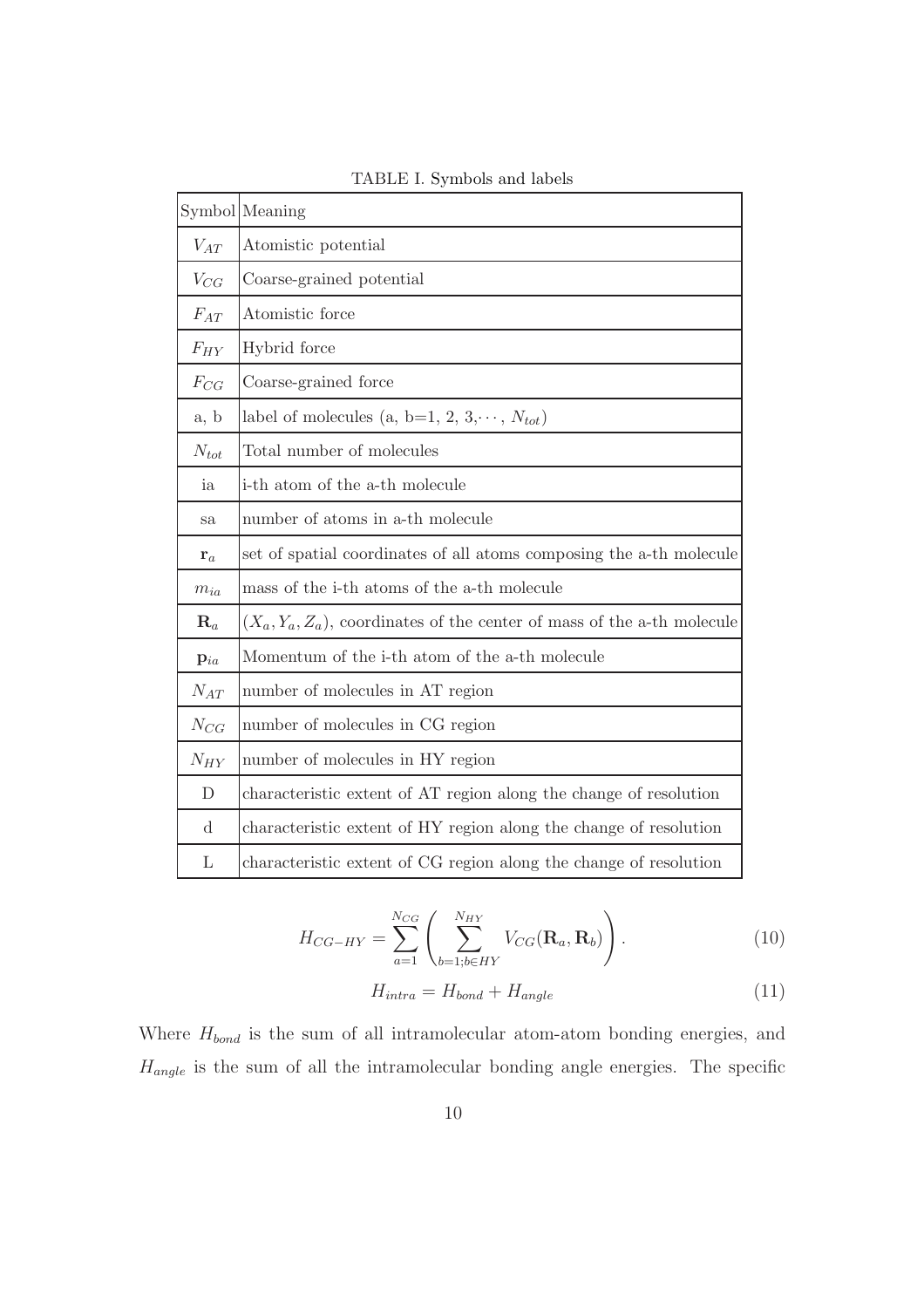form of  $H_{intra}$  depends on the molecular model used and it will be defined in Section IV.

In the formulas above we have worked from the hypothesis that the atomistic degrees of freedom for the kinetic energy and of the intramolecular potentials are present in all molecules independently of the resolution (double resolution everywhere) but their adaptive character is considered only in relation to the intermolecular interaction sites. Such a situation corresponds to the actual (current) numerical implementation of the adaptive resolution scheme, in fact from the numerical point of view the calculations of the forces correspond to about 75% of the computational effort. Moreover, the coarse-grained potential is derived to reproduce the thermodynamics and the probability distribution function in space up to the two body case, i.e., the radial distribution function  $q(\mathbf{r})$ , of the atomistic resolution. At this point we can rewrite Eq.5 as the sum of "exact" and "perturbation" terms as follows. The exact terms involve all contributions to the energies and interactions in Eq.12 that are well defined by the physics and do not involve any external or artificial quantities, such as  $w(x)$ . Thus,

 $H_{exact} = [H_{AT-AT} + H_{AT-HY}] + [H_{CG-CG} + H_{CG-HY}] + H_{intra} + K_{HY}$ , (12) where  $K_{HY} = \sum_{a=1}^{N_{HY}} \left( \sum_{ia=1}^{sa} \right)$  $\left(\frac{\mathbf{p}_{ia}^2}{2m_{ia}}\right)$  is the kinetic energy of the hybrid region. The remaining perturbations to the exact Hamiltonian related to the presence of the hybrid region read:

$$
\Delta H = w(X_a)w(X_b) \left[ \sum_{a=1}^{N_{HY}} \left( \sum_{b=1; b \neq a}^{N_{HY}} V_{AT}(\mathbf{r}_a, \mathbf{r}_b) \right) \right]
$$
(13)

$$
+ (1 - w(X_a)w(X_b)) \left[ \sum_{a=1}^{N_{HY}} \left( \sum_{b=1, b \neq a}^{N_{HY}} V_{CG}(\mathbf{R}_a, \mathbf{R}_b) \right) \right]. \tag{14}
$$

Let us now reformulate the definition of the switching function  $w(x)$  in terms of some characteristic lengths of the problem:

$$
w(X) = \hat{w} \left( \phi(X)/d \right) = \hat{w}(\xi) \tag{15}
$$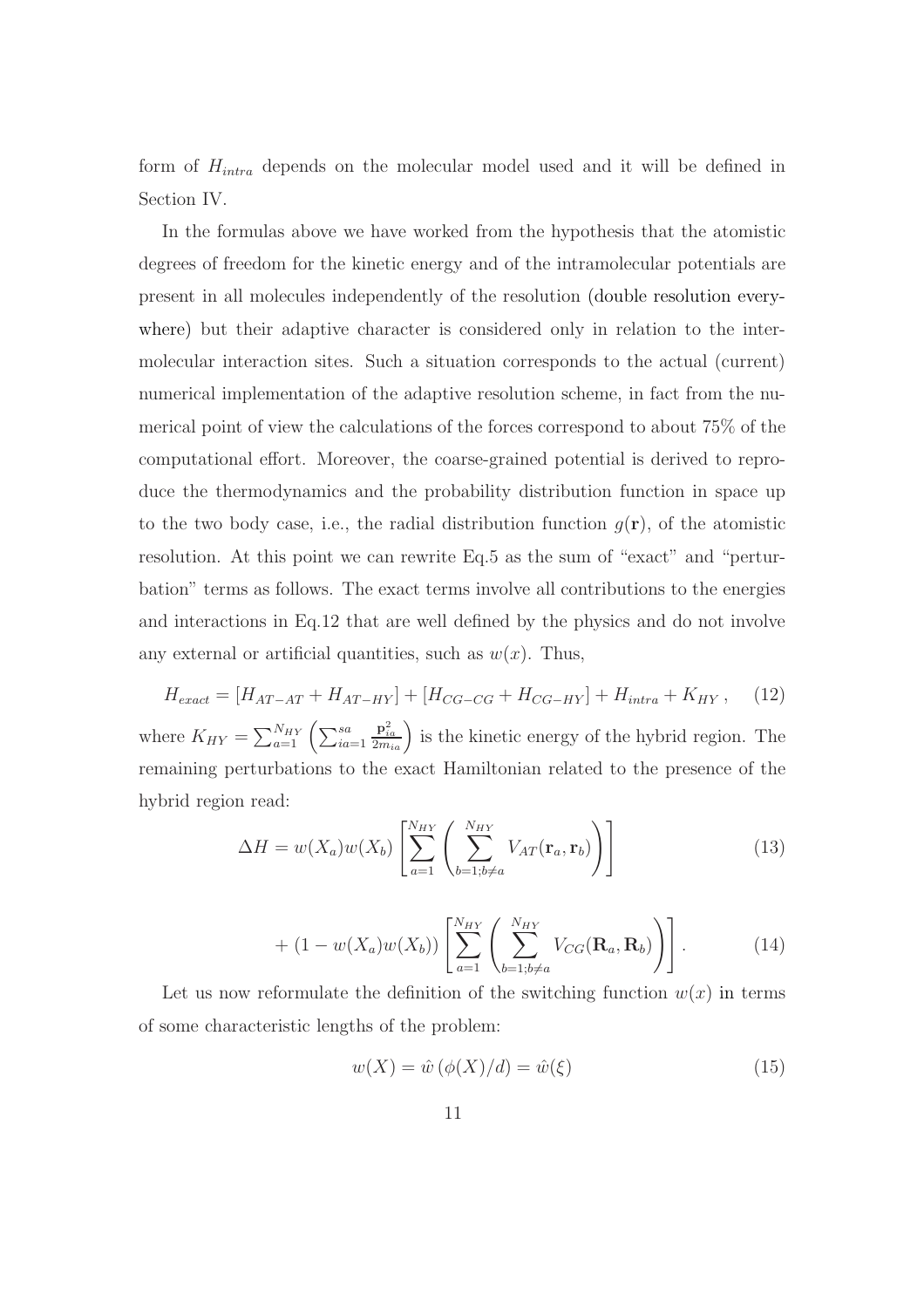where  $\phi(X)$  is the signed distance from the boundary of the atomistic region and d is the characteristic thickness of the hybrid/transition region, *i.e.*, the hybrid region is covered letting  $0 \leq \xi \leq 1$ . One of the characteristic lengths of primary importance is  $l_c$ , that is, the range of molecular interaction. Other characteristic lengths are the size of the AT region,  $D$ , and that of the CG region,  $L$ .

To proceed in the development of an asymptotic limit formulation, and to meet the actual numerical set up used in AdResS simulations, we assume to work in a regime with  $\epsilon = l_c/d \ll 1$ . We observe that the atomistic and coarse-grained interatomic forces,  $F_{ia,jb}^{AT}$  and  $F_{ab}^{CG}$ , are very small when  $|X_a - X_b| > l_c$ . As a consequence, the weighting functions  $w(X_a), w(X_b)$  in the expression for forces in the hybrid region can only contribute sizeably when  $|X_a-X_b| \lesssim l_c$ . Thus, whenever the intermolecular forces are sizeable, a Taylor expansion of the weighting function evaluated at  $\bar{X} = \frac{X_a + X_b}{2}$  $\frac{+X_b}{2}$  yields, e.g., for  $X_a$ ,

$$
w(X_a) = w(\bar{X}) + \epsilon \frac{d\hat{w}}{d\xi} \frac{X_a - \bar{X}}{l_c} \nabla \phi(\bar{X}) + \mathcal{O}\left(\epsilon^2\right)
$$
 (16)

and the perturbation Hamiltonian reads

$$
\Delta H = \Delta H(\epsilon) = w(\bar{X})^2 V_{AT} + (1 - w(\bar{X})^2) V_{CG} + \mathcal{O}(\epsilon) . \qquad (17)
$$

Since  $w(\bar{X})$  is slowly varying, i.e.,  $\frac{dw(x)}{dx} = \mathcal{O}(\epsilon)$ , we obtain the leading force term,

$$
\vec{F}_{HY} = w(\bar{X})^2 \vec{F}_{AT} + (1 - w(\bar{X})^2) \vec{F}_{CG} + \mathcal{O}(\epsilon) . \qquad (18)
$$

This is a force formulation for the transition region, that is close to that known from the standard adaptive resolution approaches discussed before which was never derived before from a potential energy/Hamiltonian point of view. Here, this force emerges as the gradient of the interpolated potential up to perturbations of order  $\epsilon$ . As a consequence, the particle motion within the transition region follows some perturbed weakly non-Hamiltonian dynamics. This is the starting point of a further asymptotic analysis regarding different scales involved in the problem, in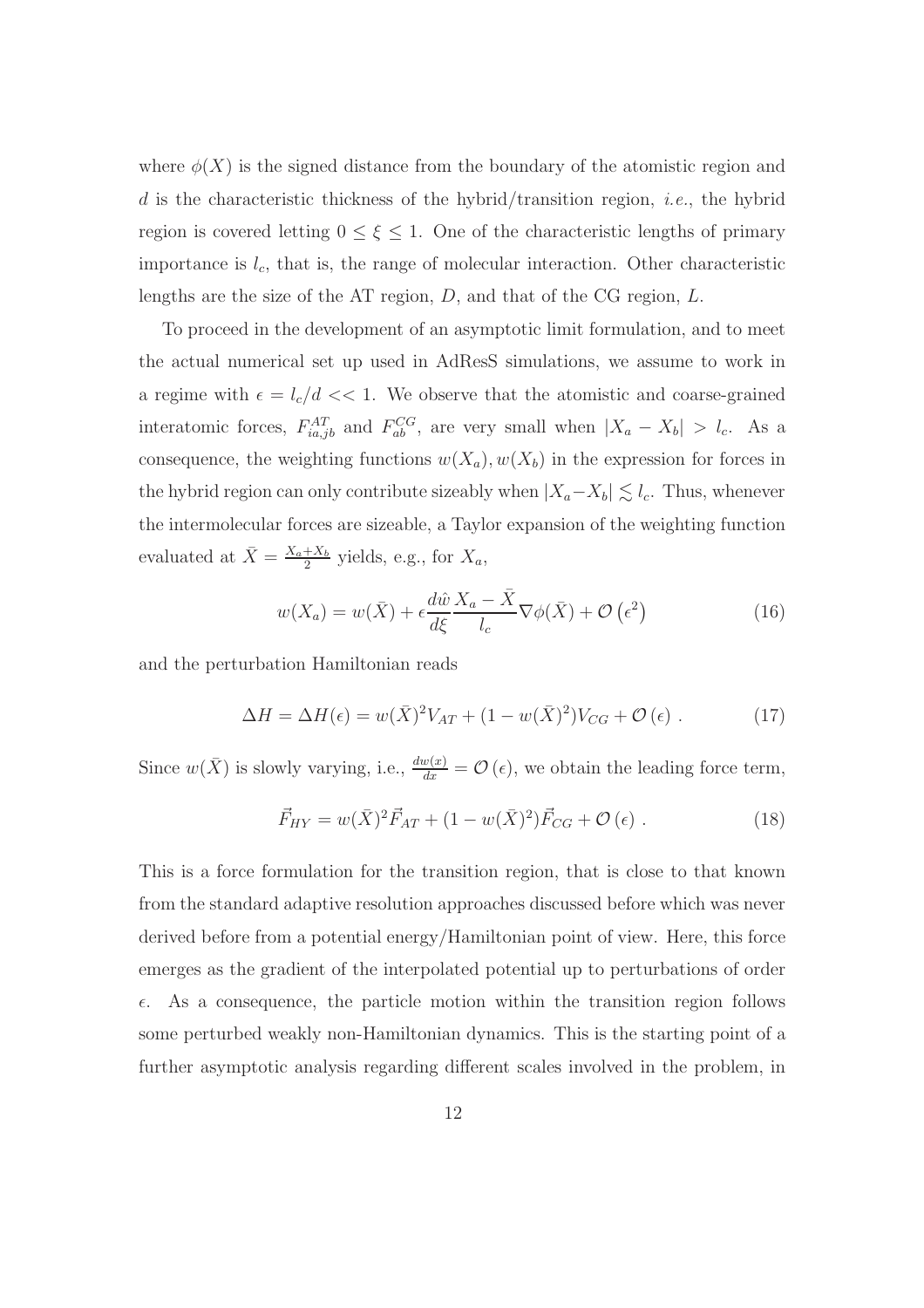particular, it becomes of interest to perform such an analysis with respect to the other characteristic lengths involved, such as  $D$  and  $L$ .  $D$ , the size of the AT region, represents in principle the smaller scale, that is, it is the region involved in the observation of a very local event, looked at with all atomistic details; instead  $L$ , the extension of the coarse-grained region, represents the scale of the part of the system with the role of a large macroscopic reservoir which ensures that the macroscopic quantities of the thermodynamics state (particle density, temperature, pressure) are preserved. In the following we explain how to use Eq.18 and the asymptotic approach for  $L, d$  and  $D$  to determine the degree of the perturbation and thus, if this is negligible, to identify the conditions under which the adaptive scheme is essentially Hamiltonian.

#### C. Hamiltonian versus Dissipative scheme

Let us define the quantities  $\eta = \frac{D}{L}$  $\frac{D}{L}$ ;  $\zeta = \frac{d}{L}$  $\frac{d}{L}$ ;  $\lambda = \frac{D}{d}$  $\frac{D}{d}$ . We can the perform numerical simulations using Eq.18 and sample the space of  $\eta, \zeta, \lambda$  to check numerically combinations of such parameters for which the system is dissipative or Hamiltonian. The ideal set up, from the mathematical point of view, for a Hamiltonian-like behaviour, would be:  $\eta \ll 1; \zeta \ll 1; \lambda \ll 1$ . In fact one could have a large coarse-grained region which, being dominant assures that the overall thermodynamic conditions are preserved, and a large HY region compared to the AT region where the condition  $\frac{dw(x)}{dx} \ll 1$  can be reasonably met. Moreover, such a situation is also optimal for the physical interpretation of multiscale analysis, that is a very localized event analyzed in a very small (AT) region compared to the rest of the system. However, since the asymptotic considerations described above rely predominantly on the smallness of  $\epsilon = l_c/d$ , *i.e.*, on the hybrid region being "thick" in comparison with the molecular interaction distance, the case of a large D and a small d would be equally acceptable from this point of view as long as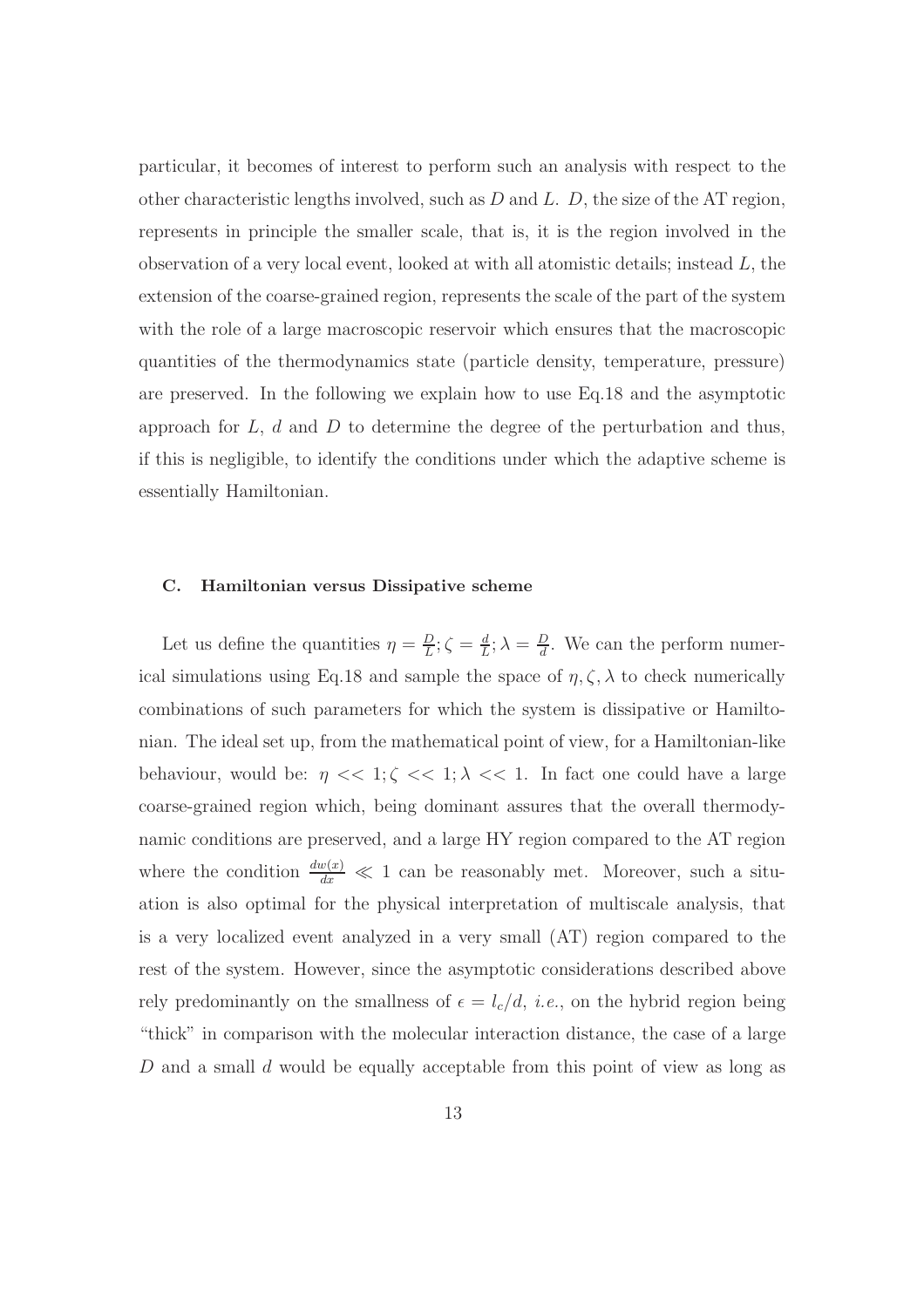$\epsilon \ll 1$  is guaranteed. In this regime, the large coarse-grained and atomistic regions are expected to produce more reliable spatially nearly homogeneous statistics, although related simulations will, of course, be substantially more expensive. In the numerical simulation we will have as a reference the full atomistic simulation in a microcanonical ensemble (NVE), that is, the system is self-contained and there is no external thermostat (as it is instead in the NVT ). We will compare the full atomistic simulation with the adaptive resolution simulation; this latter will also be performed without the help of any external tool/thermostat. By monitoring the temperature as a function of time we check whether the system behaves strongly in a dissipative way or closer to conservative, if the system is dissipative then it is certainly not Hamiltonian. If the system is conservative we then check whether structural properties of the atomistic region are the same as those of a full atomistic simulation and structural properties of the coarse-grained region are the same as those of a full coarse-grained simulation; if the result is positive then, from a physical point of view, we can claim to have found a Hamiltonian that by allowing a spatial adaptive molecular resolution can preserve basic thermodynamic properties (i.e. temperature conservation) and structural properties of a full atomistic and full coarse-grained simulation.

#### IV. NUMERICAL SIMULATION

#### A. Molecular Model

We have constructed a toy model, that is a molecule with a methane-like structure which has a tetrahedral arrangement of lighter atoms (hydrogen-like, thus named H) connected via flexible (harmonic) bonds to a central heavier atom (carbon-like, thus named C) and with the H-C-H bond angle that is also described by a harmonic potential (see Fig.2). Intermolecular interactions are described by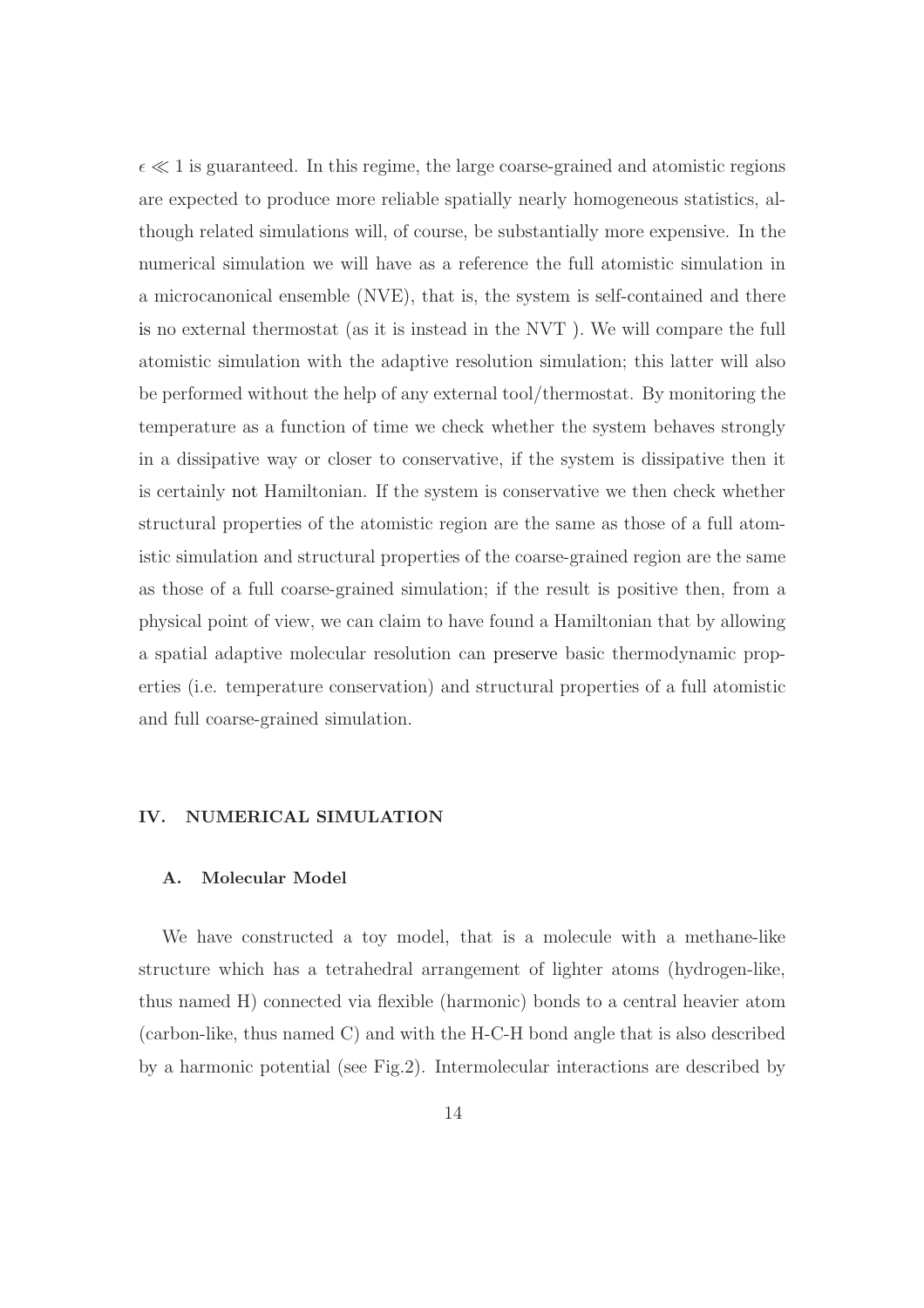

FIG. 2. Intramolecular Interactions of the full atomistic model



FIG. 3. Intermolecular Interactions of the full atomistic model

a smoothed Lennard-Jones 12-6 potential[23]:

$$
V_{XY}(r) = C_{12}^{XY} f_{12}(r) - C_6^{XY} f_6(r)
$$
\n(19)

while X,Y can be C or H.

$$
f_s(r) = \begin{cases} \frac{1}{r^s} - C_s & r < r_1\\ \frac{1}{r^s} - s\frac{A_s}{3}(r - r_1)^3 - s\frac{B_s}{4}(r - r_1)^4 - C_s & r_1 \le r < r_c\\ 0 & r_c \le r \end{cases}
$$
(20)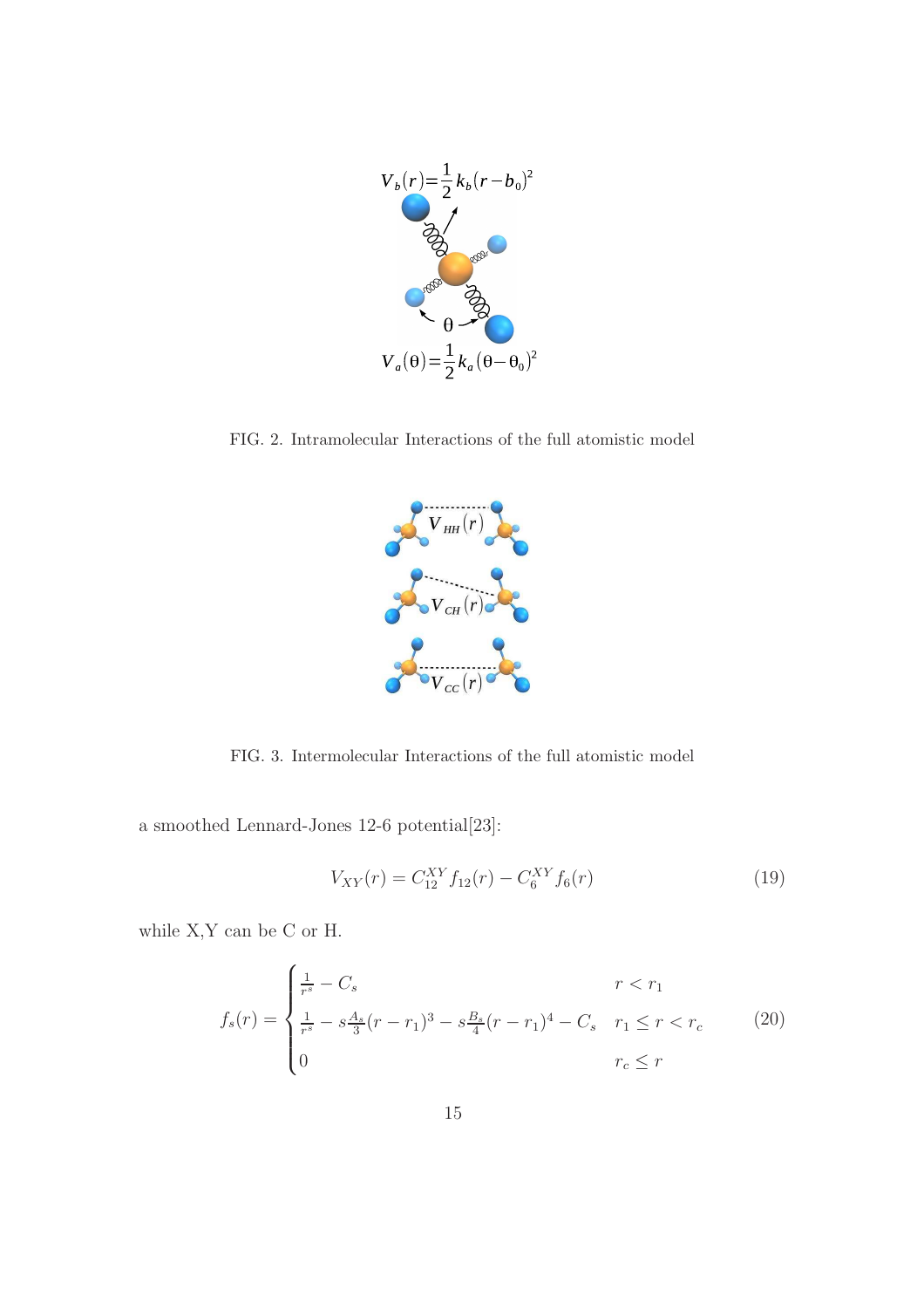where s can be 12 or 6,  $r_1 = 1.1$  nm is the switching radius for the smoothing and  $r_c = 1.3nm$  is the cut-off radius of interaction.  $A_s$ ,  $B_s$  and  $C_s$  are chosen that  $f'_s(r_c) = 0$ ,  $f''_s(r_c) = 0$  and  $f''_s(r)$  is continuous at  $r = r_1$ . So the original L-J interaction is changed smoothly from  $r = r_1$  to zero at  $r = r_0$ .  $C_s^{XY}$ ,  $k_a$ ,  $k_b$ ,  $b_0$ ,  $\theta_0$ are taken from the Gromacs OPLS/AA force field [24, 25]. The choice of such a molecular model is justified by the fact that we need a model sufficiently simple for a straightforward numerical implementation but at the same time also sufficiently complex to represent a valid challenging test for the mathematical principles behind the method. With this model, we can now write the specific form of  $H_{intra}$ 

$$
H_{intra} = \sum_{a=1}^{N_{tot}} \left( \sum_{i=1}^{4} \frac{1}{2} k_b (|\mathbf{r}_a^C - \mathbf{r}_a^{H_i}| - b_0)^2 + \sum_{i=1}^{3} \sum_{j=i+1}^{4} \frac{1}{2} k_a (\theta_a^{H_i CH_j} - \theta_0)^2 \right) \tag{21}
$$

where  $\mathbf{r}_a^C$  is the spatial coordinates of the carbon atom of the a-th molecule,  $\mathbf{r}_a^{H_i}$ is the spatial coordinates of the i-th hydrogen atom of the a-th molecule,  $\theta_a^{H_iCH_j}$ is the bond angle  $H_i$  - C -  $H_j$  of the a-th molecule.

We then perform numerical simulations at a temperature 111 Kelvin and pressure 1.0 atm, *i.e.*, a condition at which the structure of this system is typical of a standard liquid. The coarse-grained model is built by performing the IBI procedure (Iterative Boltzmann Inversion) with pressure correction [26]. This procedure assures that the resulting coarse-grained model matches the COM-COM (Center of mass) RDF (Radial distribution function) of the full-atomistic model and assures the same pressure (at the same given temperature). A pictorial representation of the molecular coarse-grained model and the resulting numerical/tabulated potential are shown in Fig.4.

At this point we possess all the necessary ingredients for performing adaptive resolution simulations using Eq.18 in the  $d, D, L$  space. We keep  $l_c$ , that is the range of molecular interaction, fixed at a value typical of atomitistic simulations; this choice is taken for practical purposes so that our results can be directly applied to any atomistic simulation of typical molecular liquids of interest in chemical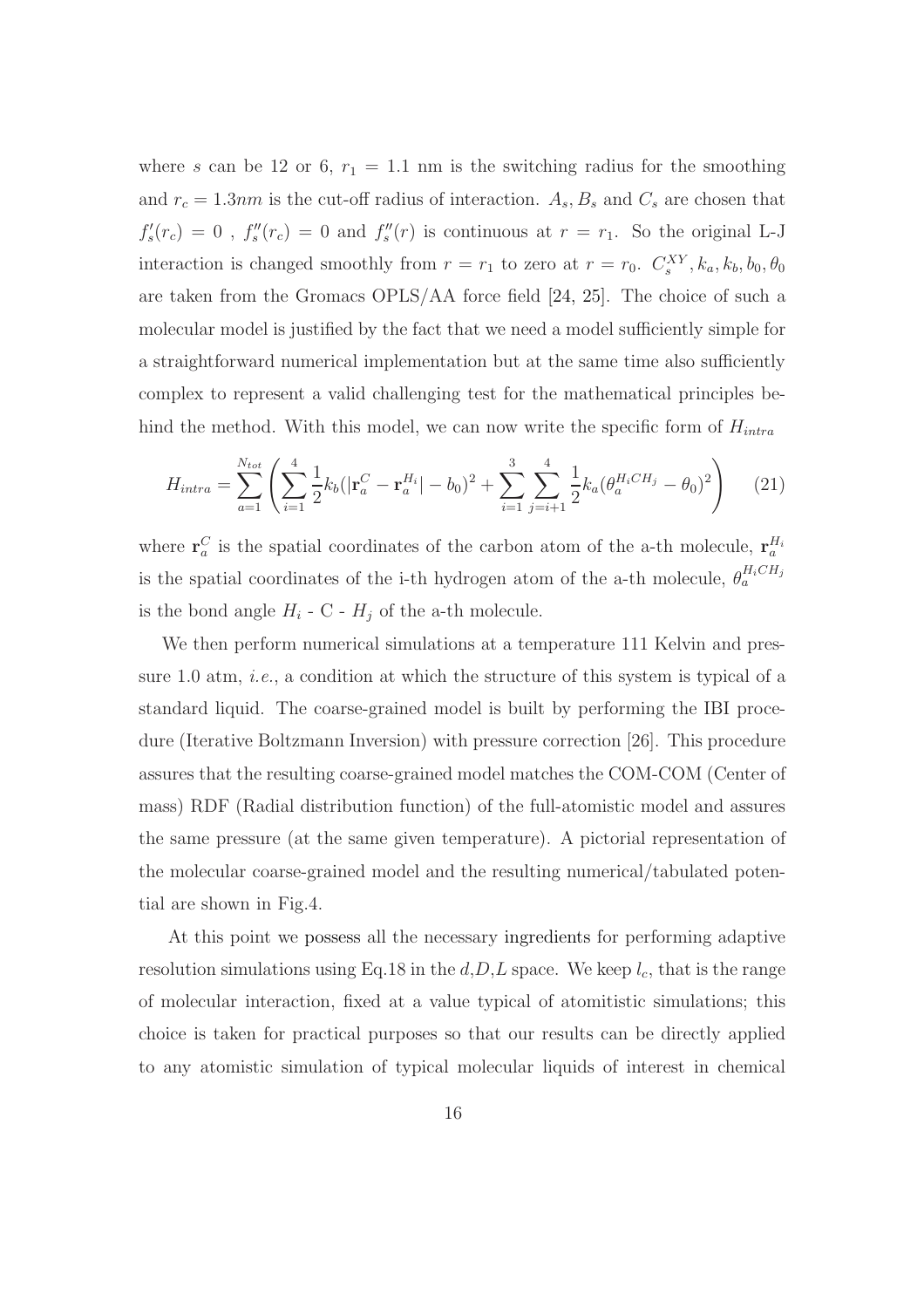

FIG. 4. (a) Coarse-grained model and its corresponding numerical potential derived by the IBI procedure. (b) Comparison between the center-of-mass center-of-mass radial distribution function of the full atomistic simulation and the equivalent obtained from the coarse-grained potential of (a) within the IBI procedure.

physics. In the next section we report the technical details of the simulations so that our results can be reproduced.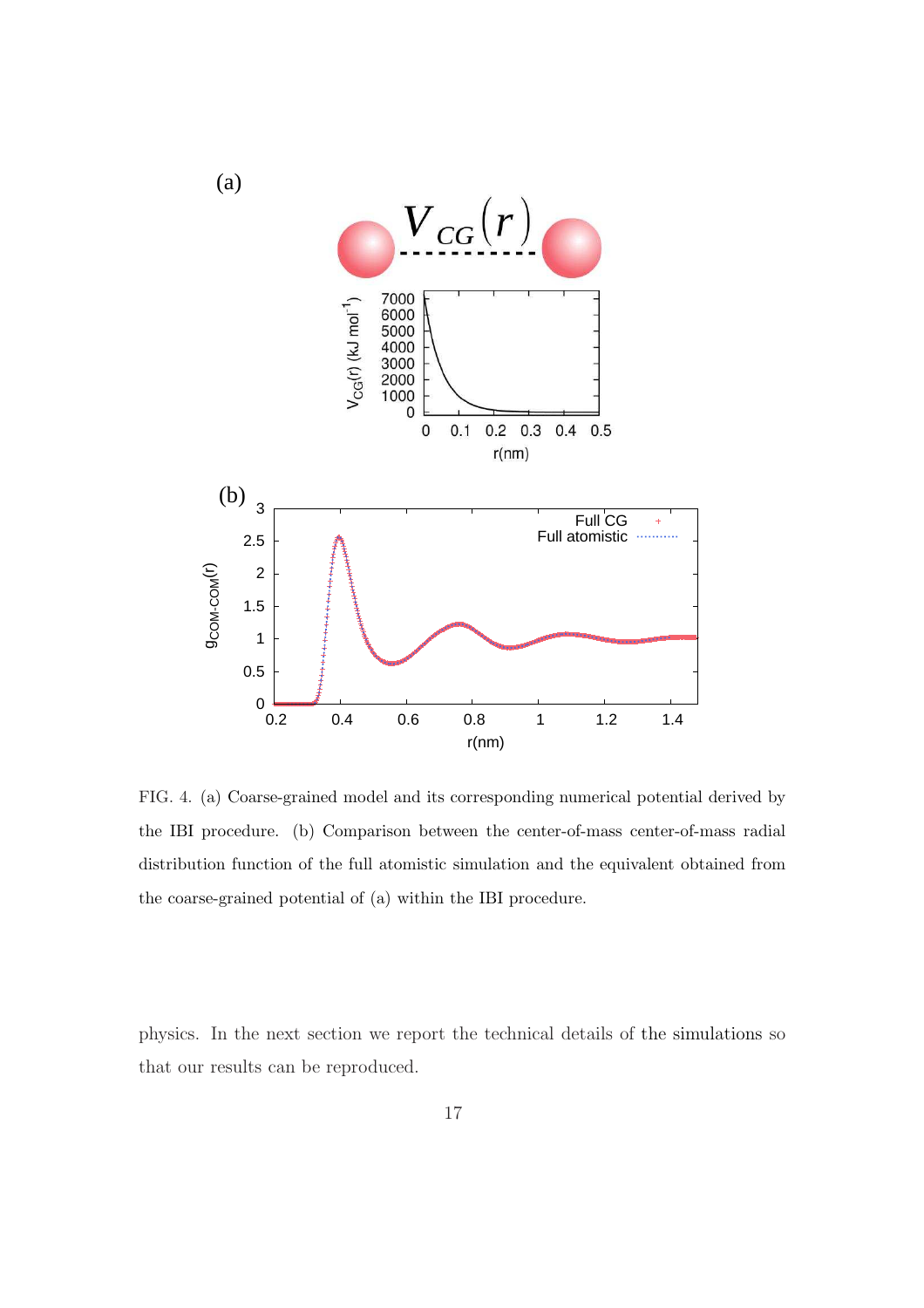#### B. Technical details

All simulations are performed using double-precision home-modified Gromacs-4.6.5[27]. The IBI technique with pressure correction is employed to derive the coarse-grained model by using the VOTCA-2.6 package [28]. The time step for the IBI is 0.002 ps and the pressure correction is added every 2 in 3 iteration steps with a standard pressure smoothing at the post update stage. The smoothing potential for L-J interaction and for the coarse-grained potential is numerically implemented by using the user defined table with spacing 0.0005 nm. The switching radius of the smoothing is 1.1 nm while the cut-off radius  $l_c$  is 1.3 nm.

#### 1. Preparation/equilibration of the system

The system is prepared starting from an initial box containing 470 "methane" molecules with dimensions of the system  $3.0 \times 3.0 \times 3.0 \text{ nm}^3$ . Next the box is copied along the x-direction to produce the initial configuration for larger systems. It follows a full atomistic NPT simulation (that is at fixed number of molecules, pressure and temperature, while the volume is allowed to fluctuate) using the Parrinello-Rahman coupling method [29, 30] for 50 ps in order to determine the equilibrium volume. The coupling type is isotropic, the reference pressure is 1.0 atm, the time constant for pressure coupling is  $\tau_p = 2.0$  ps and the compressibility is  $4.1 \times 10^{-3}$ bar <sup>−</sup><sup>1</sup> . Next, an NVT simulation is thermally equilibrated, with V fixed at the equilibrium value of the NPT simulation, by using a Langevin thermostat for 100 ns. The reference temperature is 110 K and the time constant for temperature coupling is  $\tau_t = 0.1$  ps. The NVT thermally equilibrated configuration is the used for a full NVE full atomistic simulation (reference calculation) and for an equivalent adaptive resolution simulation. The timestep used for all the simulations is 0.0005 ps.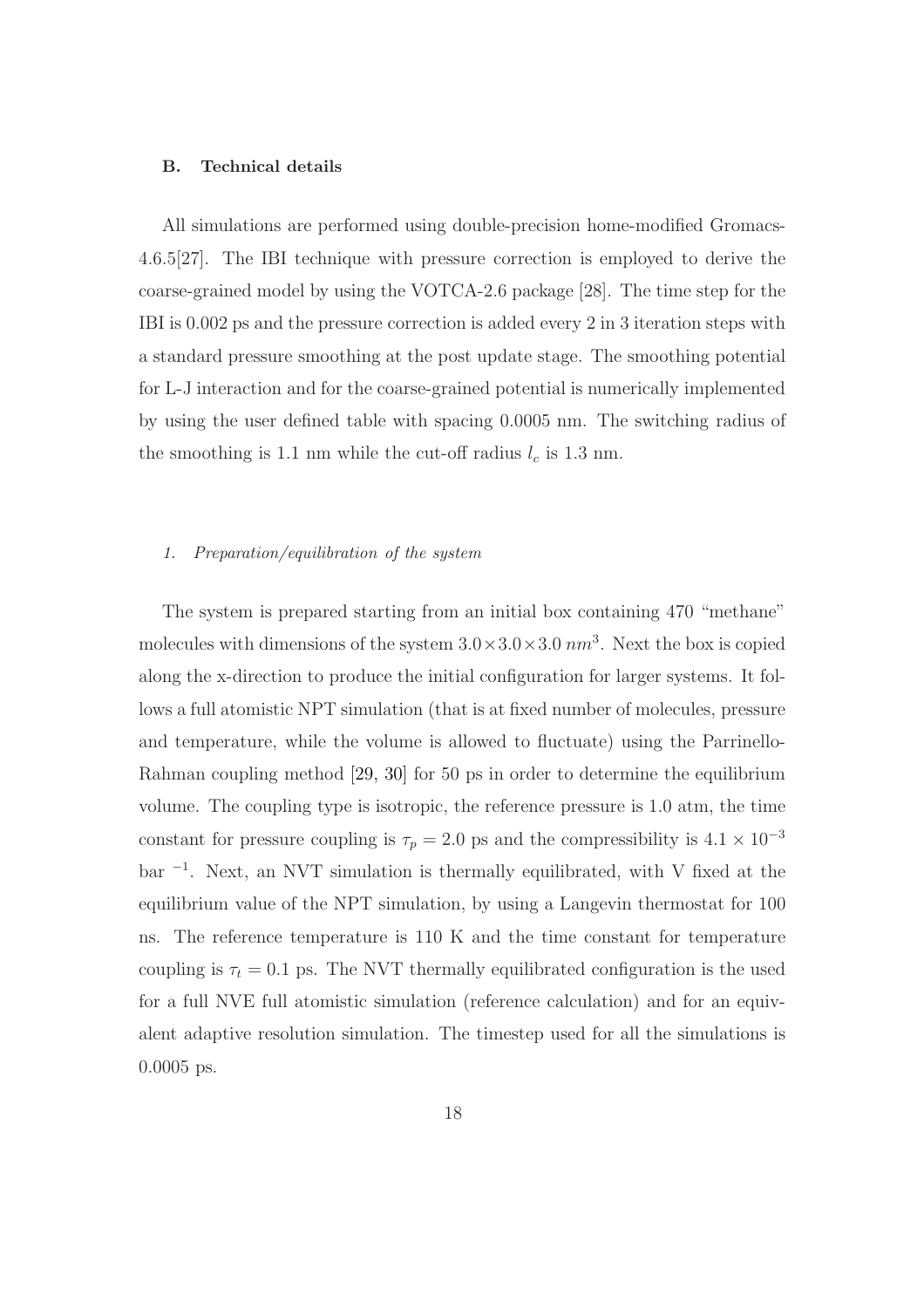#### C. Results and Discussion

TABLE II. Systems investigated, H stays for Hamiltonian behaviour while NH for dissipative behaviour. Note that the cut-off radius for intermolecular interaction is always  $l_c = 1.3nm$ .

| Label | $N_{tot}$ |                |                |       | $D(nm) d(nm) L(nm) $ H or D | $\epsilon$ |
|-------|-----------|----------------|----------------|-------|-----------------------------|------------|
| (1)   | 47000     | 61.5           | 15             | 73.1  | Η                           | 0.087      |
| (2)   | 47000     | 13.5           | 3              | 133.5 | NH                          | 0.433      |
| (3)   | 28200     | 30             | 30             | 30    | Η                           | 0.043      |
| (4)   | 20680     | 5              | 30             | 31    | Η                           | 0.043      |
| (5)   | 18800     | 15             | 15             | 30    | Η                           | 0.087      |
| (6)   | 15980     | 5              | 15             | 31    | H                           | 0.087      |
| (7)   | 12220     | $\overline{5}$ | $\overline{5}$ | 29    | NH                          | 0.260      |
| (8)   | 12220     | 5              | 15             | 19    | NH                          | 0.087      |

Table II reports results about some representative examples of systems that we have studied by sampling the D, d, L  $(\eta, \zeta, \lambda)$  space. It must be reported that  $\epsilon$  is not the sole parameter governing the  $H$  (Hamiltonian) or  $NH$  (non Hamiltonian) behaviour. In fact the size of the coarse-grained and of the atomistic region also play an important role. For the atomistic region one would like a size as small as possible (yet statistically valid) so that the saving of the computational resources can be optimized. For the coarse-grained region instead a small size would mean that the distribution of the dissipation of the hybrid region will be distributed among a relatively small number of molecules (that is the coarse-grained region does not act as a large "reservoir"). As a consequence if the coarse-grained region is too small, the perturbation of the hybrid region will induce a large perturbation (per molecule) of the coarse-grained region and thus a sizable perturbation to the overall thermodynamics of the system. Systems of smaller size (i.e. with less than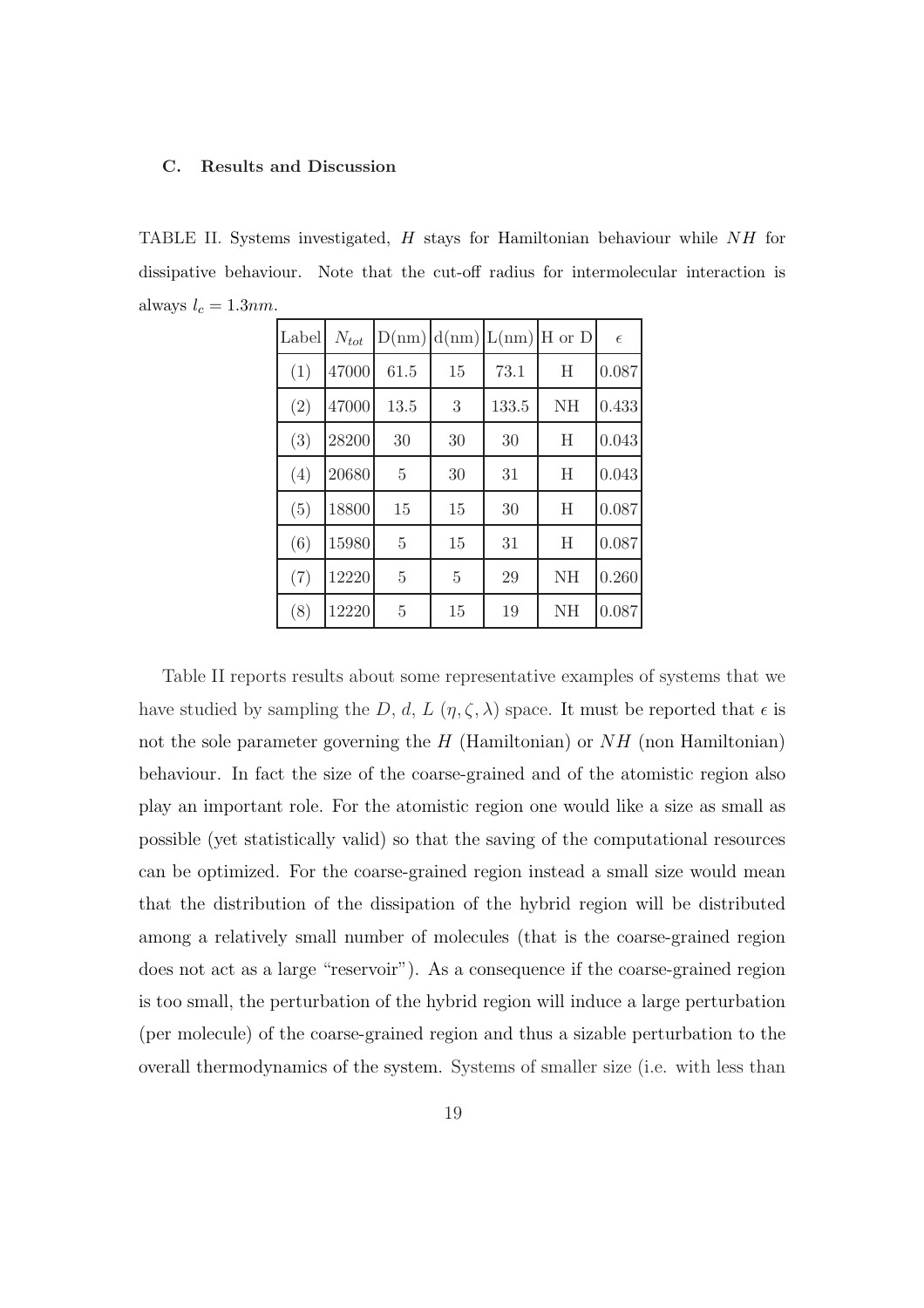12000 molecules) are not reported because they do not meet neither the mathematical nor the (intuitive/practical) physical conditions for being Hamiltonian. Instead the systems reported in Table II are in principle all possible candidates for being Hamiltonian systems, however, some meet the conditions better than others. The numerical indicator for the classification in  $H$  or  $NH$  as reported in Table II is that in the time frame between 0.5 and 1.0ns the temperature of the adaptive systems overlaps with that of the full atomistic simulation of reference, and that structural properties in the atomistic region (and trivially in the coarse-grained region) agree with those of the corresponding full atomistic simulation of reference. This classification is based on the idea that since after 0.5ns the system is equilibrated, for (at least) short trajectories of  $0.5ns$  (i.e. from  $0.5$  to  $1.0ns$ ) we run in a Hamiltonian regime which fully corresponds to that of full atomistic simulation. Thus for calculating statistical properties one may create an ensemble of independent trajectories of (at least) length 0.5ns and obtain valid results by averaging over the ensemble. In previous adaptive resolution studies such approach (even over shorter time windows) has been already used [31]. However, in IV C we will also discuss one example where the simulation run is much longer and analyze how the dissipation due to the perturbation in the hybrid region influences the actual numerical results. In general, some systems, in the time window considered, have shown a clear Hamiltonian nature, they are characterized by a relatively large HY region and thus the condition:  $\frac{dw(x)}{dx} \ll 1$  is satisfactorily met and the CG region is large enough to provide thermodynamic stability to the rest of the system. Fig.5 show the temperature as a function of time compared with the equivalent full atomistic NVE simulation for system (f), taken as representative example; the agreement is remarkable (if the system was dissipative the temperature would show a sizeable drift compared to the reference full atomistic simulation). As discussed before, Fig.5 is not sufficient to justify the claim that the Hamiltonian of the system is a "proper" adaptive Hamiltonian. In fact, it may well be that while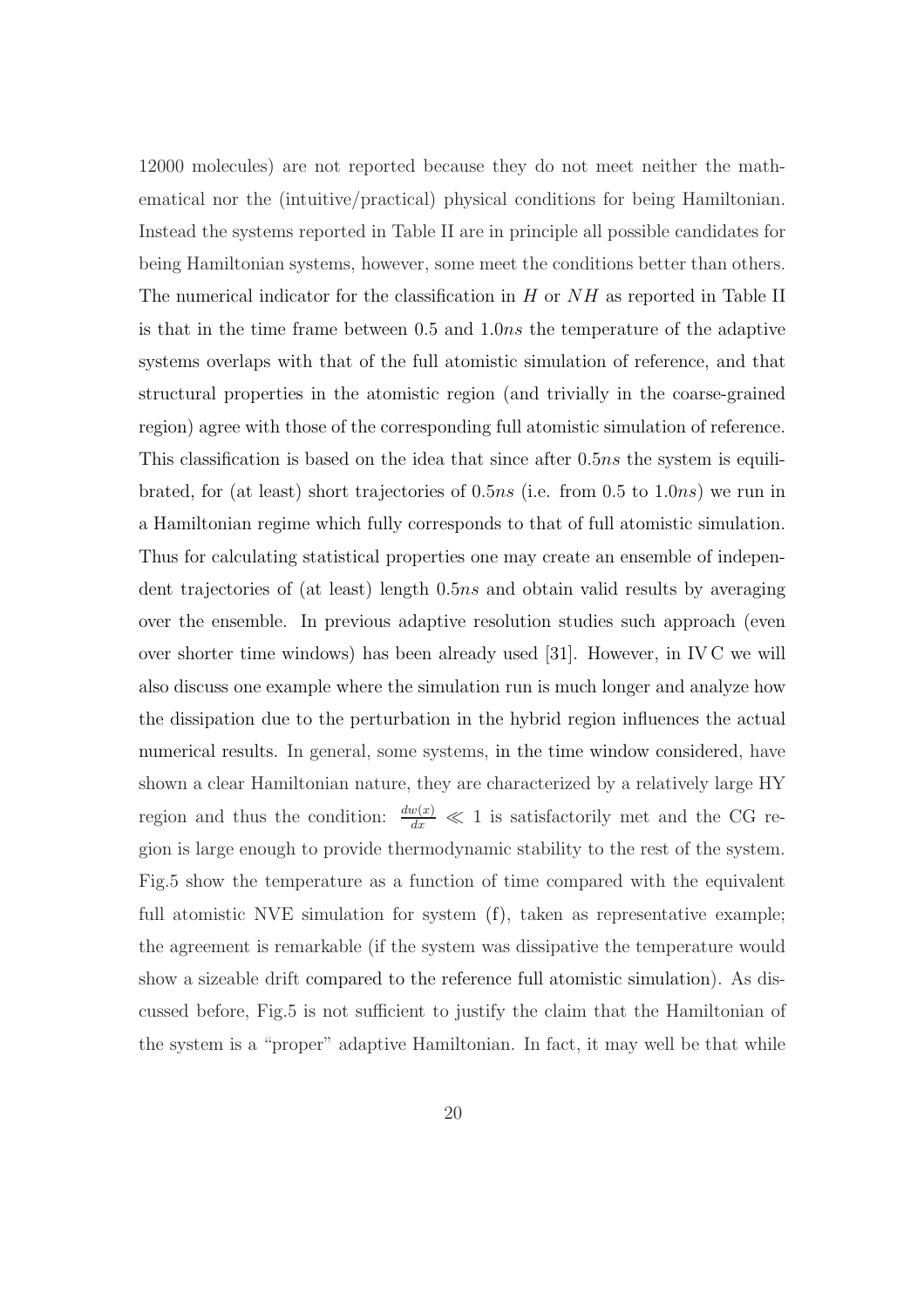the system preserves the temperature in a proper way, other properties are instead modified in such a way that they do not reproduce the properties of the reference full atomistic system (or full coarse-grained system). For this reason we studied two important structural properties, that is the molecular number density and the radial distribution functions, C-C, C-H and H-H in the atomistic region; here we report the result for the most critical case that is for system (6). Fig.6 shows for the system  $(6)$  the density across the box after 750ps. After such time if the system did not behave properly it should display large deviations from the reference NVE results. The density profile agrees with the reference one, with differences, in the most unfavorable case, of about  $6\%$  in the region of maximal perturbation, that is in the HY region, however in the rest of the system the differences are below 2% which is highly satisfactory. Moreover Fig.7 shows that the atomistic radial distribution functions of the adaptive systems essentially overlap with those of the reference full atomistic system. Other systems reported in Table II and characterized as " $H$ " show the same accuracy of system  $(6)$ .



FIG. 5. Temperature as a function of time for system (6). Data are analyzed after 500 ps to allow the system for basic equilibration in the adaptive set up.

On the basis of this result we can claim that we have found several systems where the adaptive set up corresponds closely to a self-contained Hamiltonian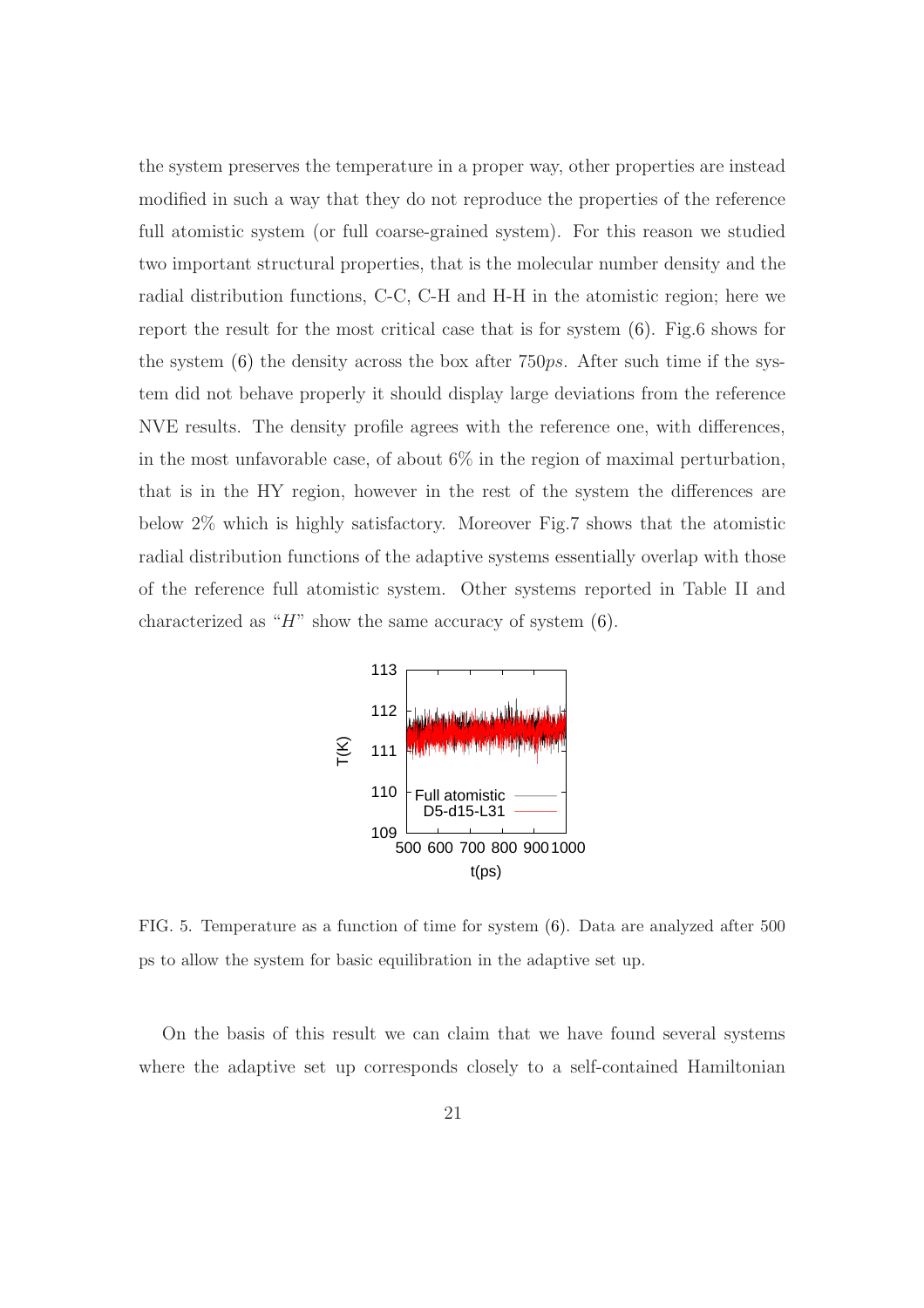

FIG. 6. (a) Molecular number density as a function of the position in the simulation box of system (6). The horizontal line corresponds to the uniform target density. The blue vertical lines correspond to the borders between the HY and CG region, the vertical green lines correspond instead to to the borders between the HY and AT region. (b) A zoom of the density in the AT region.

which produces highly satisfactory results on time windows of at least 1000 ps. As said before the time window considered is the same as that used in other adaptive work to calculate static properties of the full atomistic region. Instead systems (2) and (7) do not produce satisfactory results; in system (2) the transition region is very small and thus it strongly violates the mathematical condition of  $w(x)$  being slowly varying. In fact despite the fact that the dissipation produced by the sharp transition can be mostly adsorbed by the large AT and very large CG region, the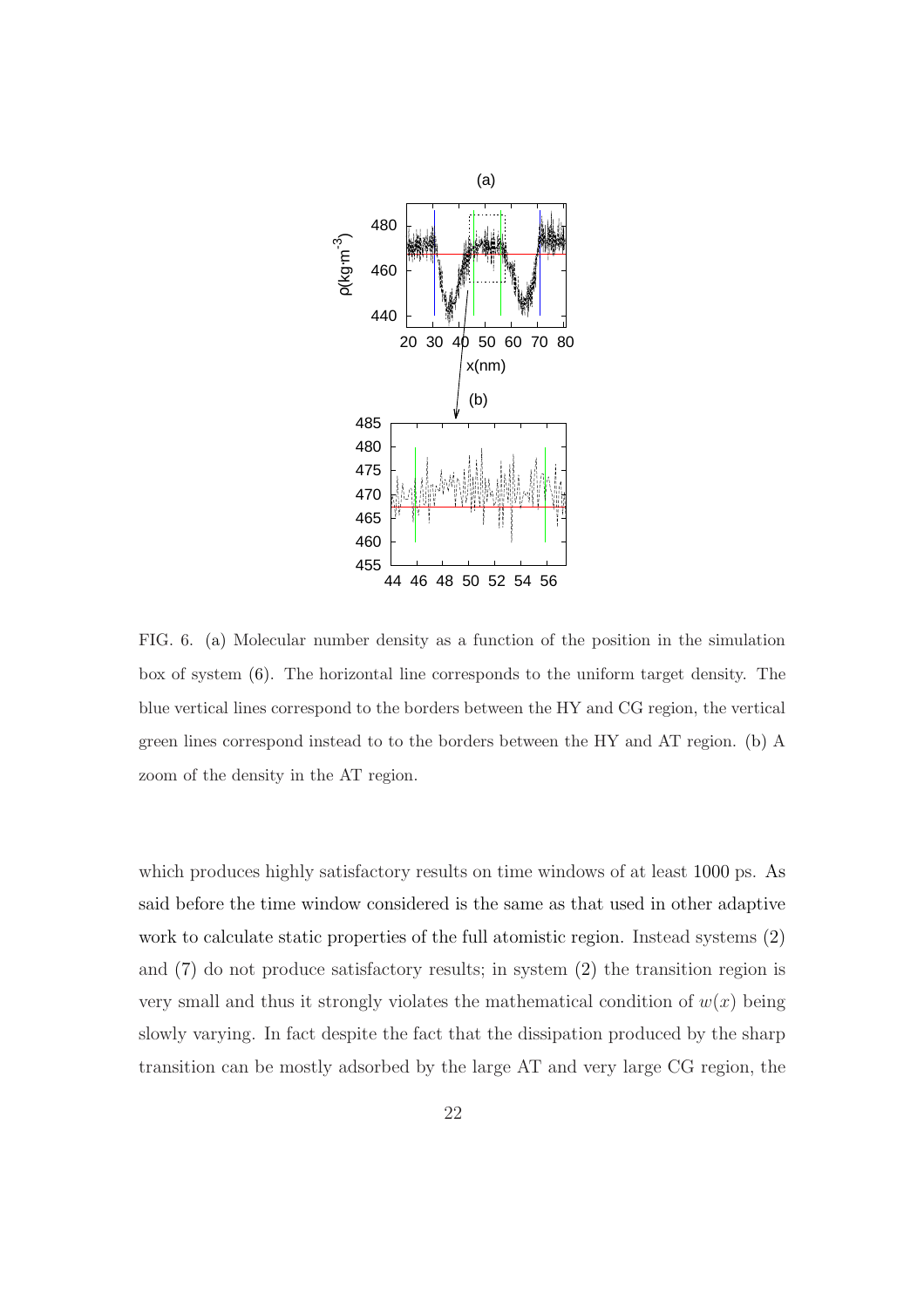

FIG. 7. Atom-atom radial distribution functions in the AT region compared with the equivalent from the full atomistic simulation of reference.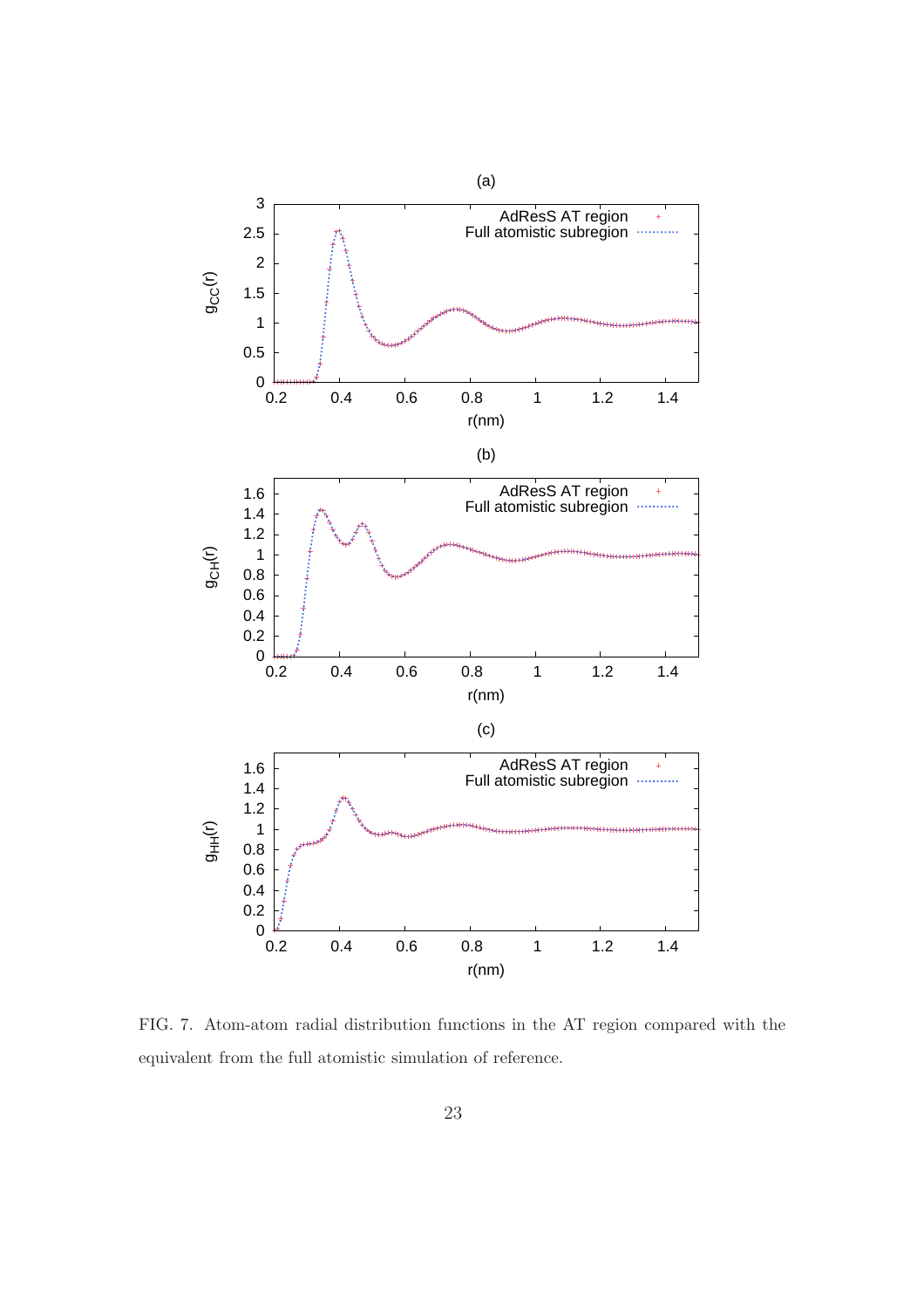dissipation of energy is clearly visible in the plot of the temperature as a function of time (see Fig.8). Finally for system (7) we have a smaller AT and CG region than for system (2); this, together with the small size of the HY region, makes the system highly dissipative as reported in Fig.9. System (8) instead, although it has got a relatively large HY region, is characterized by a CG region which is too small to act as equilibrating reservoir.



FIG. 8. Temperature as a function of time for system (2). Data are analyzed after 500 ps to allow the system for basic equilibration in the adaptive set up.

#### D. Hamiltonian behaviour v.s. dissipative behaviour: Beyond 1.0ns

In the previous section we have chosen a rather strict criterion for defining a systems' behavior as  $H$  or  $NH$ . However the strict criterion allows to state that in the time frame considered there are no differences between a full atomistic simulation and an adaptive resolution simulation. Nevertheless one needs to address the question of what happens beyond the time window considered, above all for systems classified as  $H$ ; in fact the lost or gain of energy is cumulative, that is it adds up during the simulation. This process is inevitable since, beside the integration error present also in the full atomistic simulation, in the adaptive resolution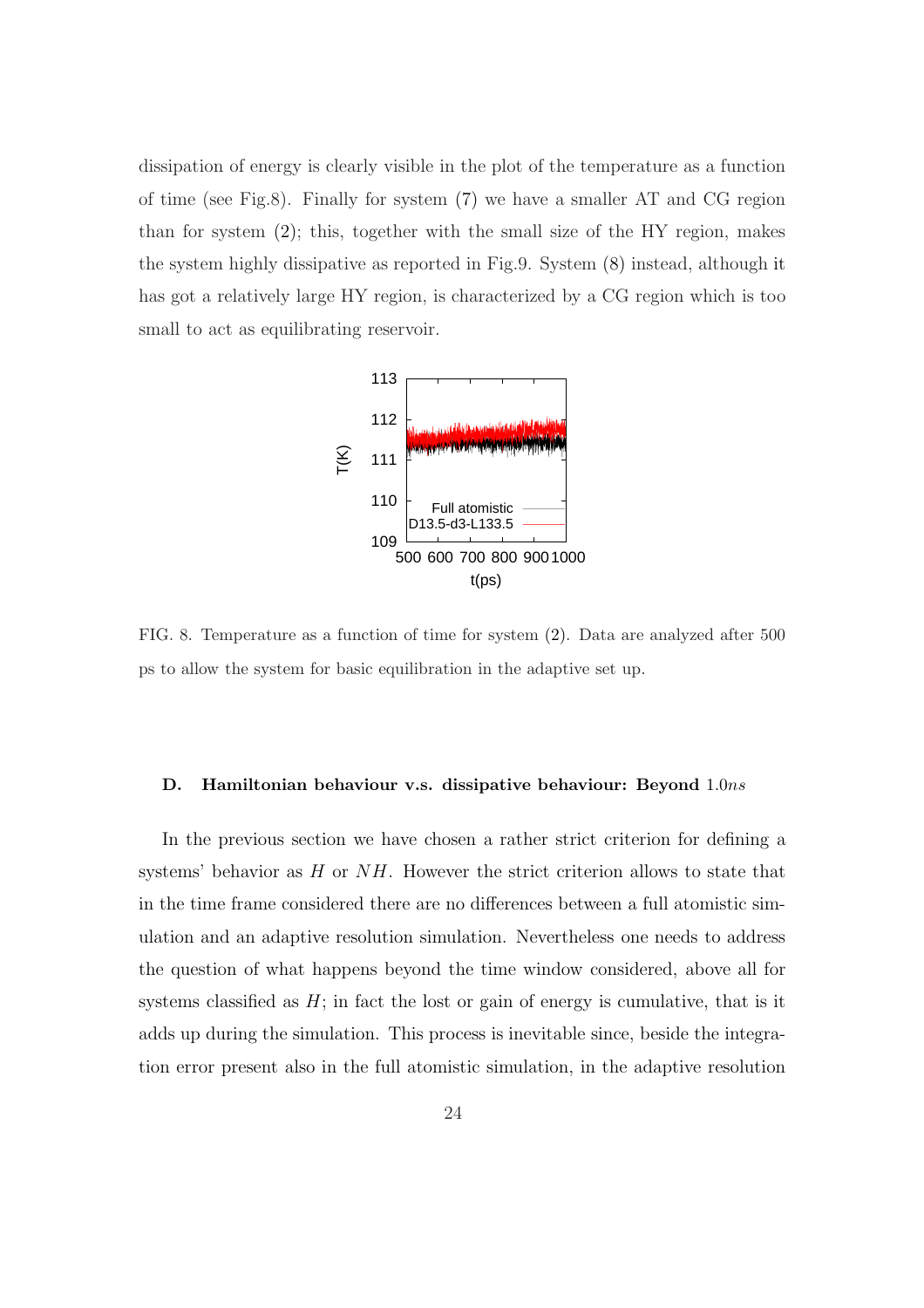

FIG. 9. Temperature as a function of time for system (7). Data are analyzed after 500 ps to allow the system for basic equilibration in the adaptive set up.

simulation we have only an approximate Hamiltonian system. In this section we discuss this aspect by considering the three systems discussed in the previous sections. In particular for system (6), we have performed a much longer simulation  $(4.0ns)$  and compared its results with the equivalent full atomistic simulation. The slope of the linear regression of the temperature v.s. time for systems (2) and (7) is respectively  $6.6^{-4}$  and  $1.15^{-3}$ , that is the Kelvin dissipated (acquired) per ps. This implies that in a time window of  $4000ps(4.0ns)$ , system (2) increases the temperature of about  $2.7K$  while system (7) increases the temperature of  $4.6K$ . The deviations found are not dramatic, but certainly sizeable. For system (6) instead, being classified as  $H$  we have run a longer simulation and the curve of the temperature v.s. time is reported in Fig.10. The slope in this case is  $4.4^{-4}$  and this should be also compared with the correspondent quantity of the full atomistic simulation which is  $1.0 \times 10^{-4}$ . The result is that the deviation from the ideal (target) temperature after  $4.0ns$  is of about  $1.6K$  while the difference with respect to a corresponding full atomistic simulation is about  $1.3K$ . The question is now whether for  $(6)$  one may in practice use the longer simulation for calculating, e.g. structural properties. In Figs.11 and 12 we have calculated the density across the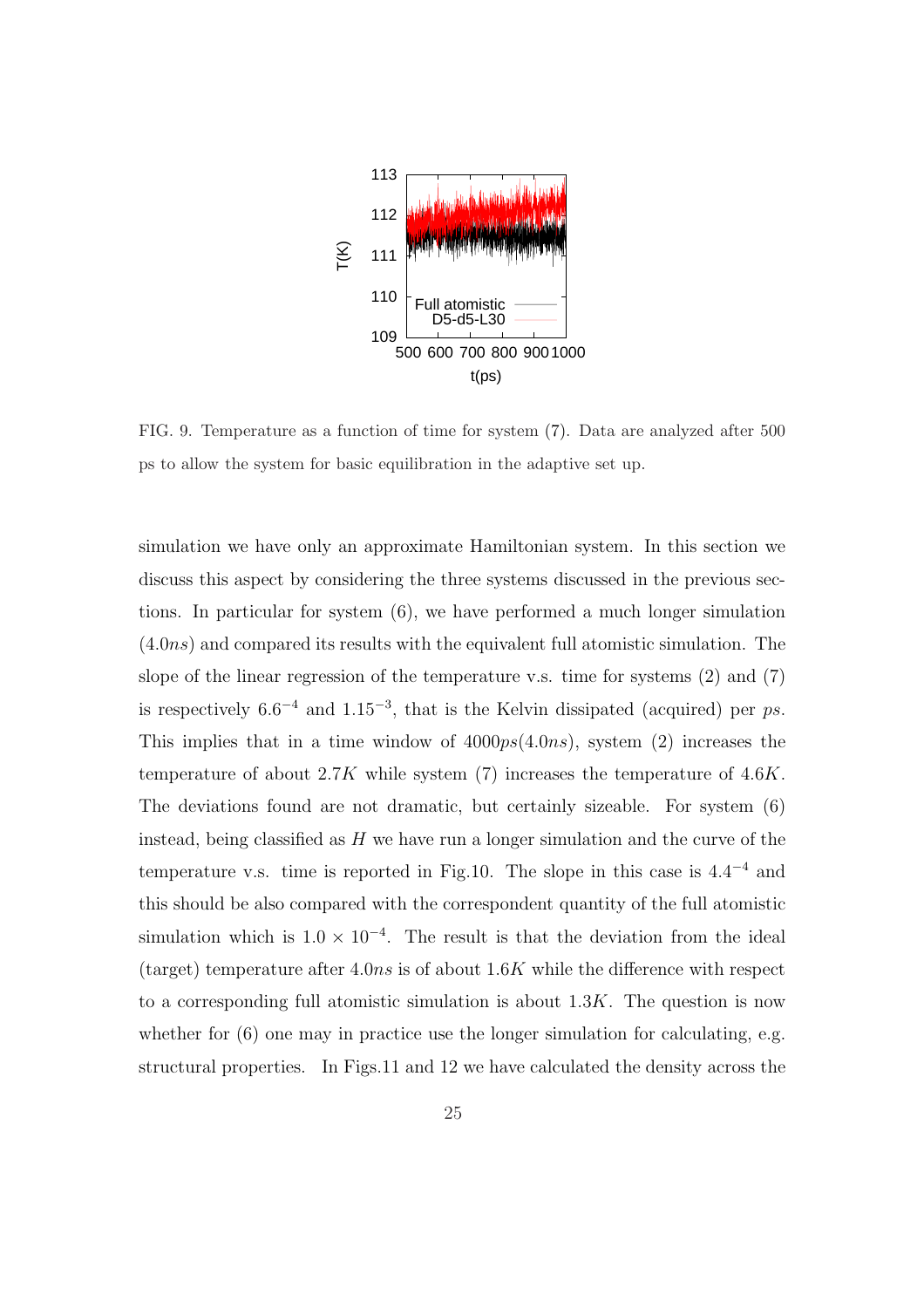

FIG. 10. Temperature as a function of time for system (6) for 4.0ns. Data are analyzed after 500 ps to allow the system for basic equilibration in the adaptive set up. The continuous lines represent the curve of linear regression for, respectively, the adaptive resolution simulation and the corresponding full atomistic simulation.

system and various atomistic radial distribution functions in the atomistic region for a time frame between 1.0ns and 4.0ns. This time frame considers time when the curve of the temperature of the adaptive resolution system and of the full atomistic system are not strictly overlapping anymore. The results show that the agreement of the structural properties is still satisfactory. For longer time windows of course system (6) will start to deviate significantly from a Hamiltonian behaviour. In any case, the results of this section show the robustness of approach for time windows which can be used for productive runs; certainly this approach represent a promising basis for building an improved numerical algorithm.

#### V. DISCUSSION AND CONCLUSION

Hamiltonian-based approached to introduce the idea of adaptive molecular resolution are gaining popularity in the community of molecular dynamics. The conceptual background on which they are based is still subject of disputation; in particular the existence of a global adaptive resolution Hamiltonian written solely in terms of particles' degrees of freedom is still an open question [1, 14, 22, 32]. In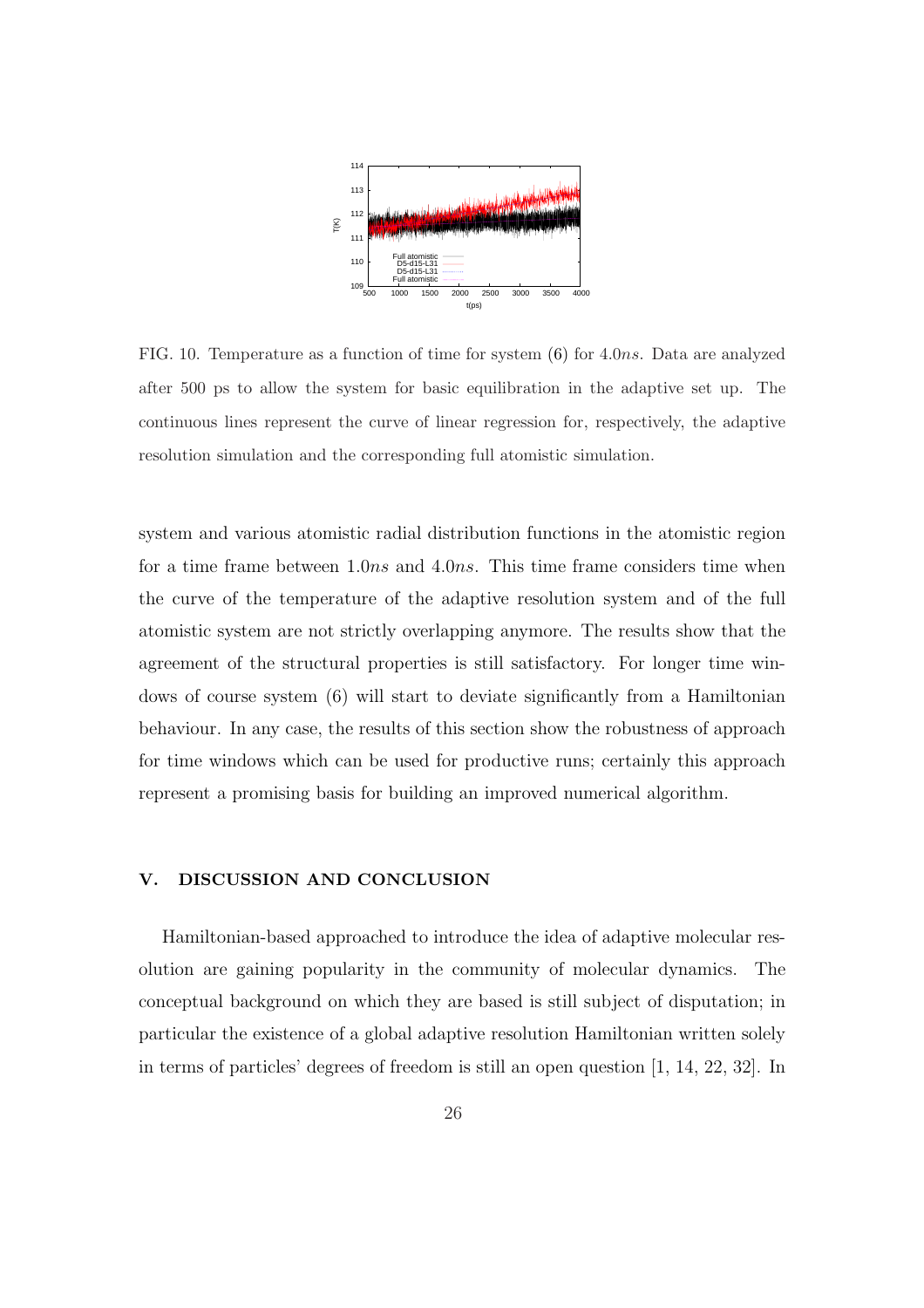

FIG. 11. (a) Molecular number density as a function of the position in the simulation box of system (6) in the time window  $1.0-4.0ns$ . The horizontal line corresponds to the uniform target density. The blue vertical lines correspond to the borders between the HY and CG region, the vertical green lines correspond instead to to the borders between the HY and AT region. (b) A zoom of the density in the AT region.

this work we have proposed a modification of the coupling between the atomistic and the coarse-grained region; the key difference with the other methods [4, 5] is that the Hamiltonian term which couples the atomistic region with the hybrid region and the Hamiltonian term which couples the coarse-grained region with the hybrid region are written in the form of full atomistic interactions and full coarsegrained interactions respectively without the introduction of any space dependent weight. This choice allows then to write the Hamiltonian corresponding to the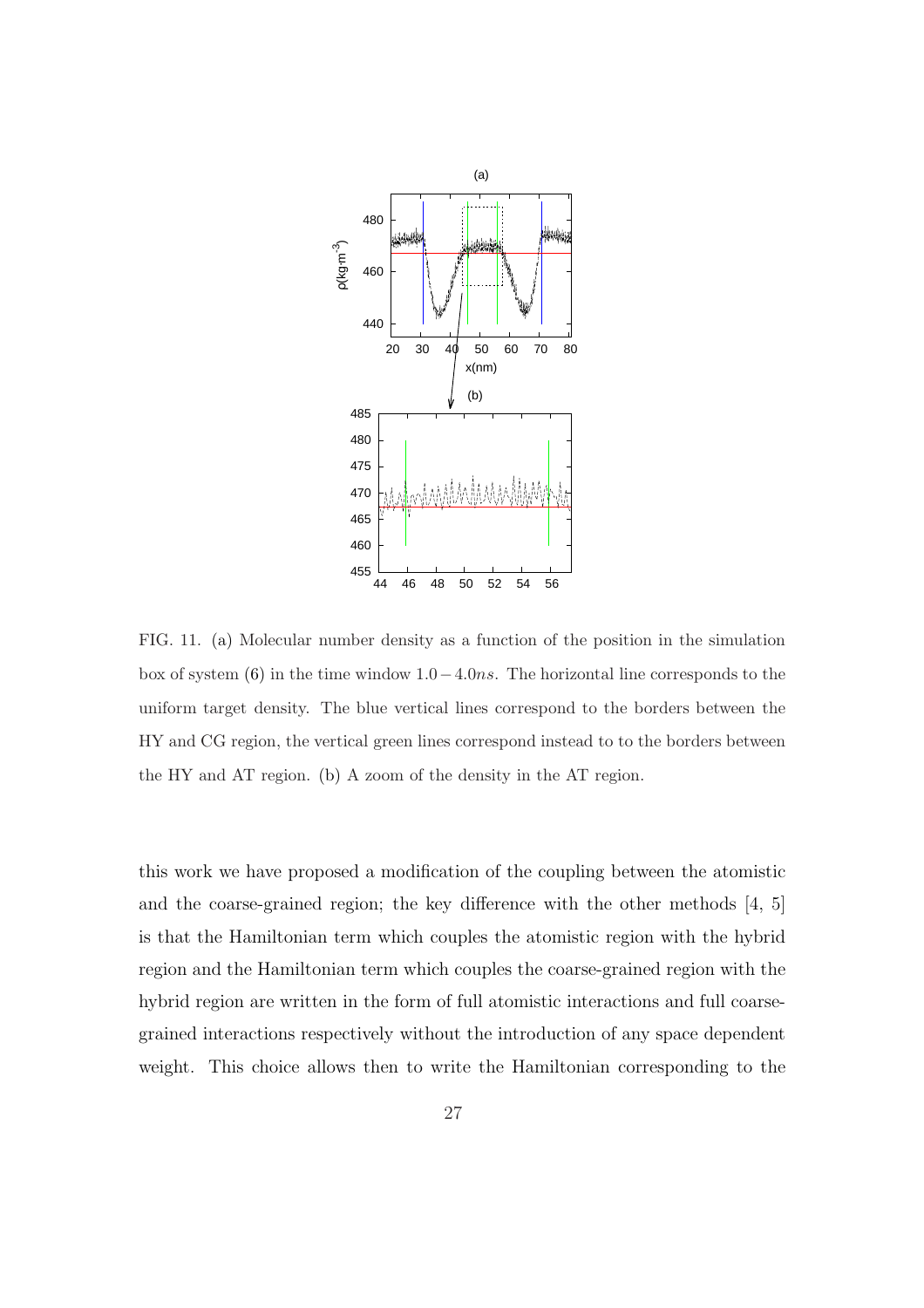

FIG. 12. Atom-atom radial distribution functions in the AT region compared with the equivalent from the full atomistic simulation of reference for system (6). Calculations are perform,ed over the time window  $1.0 - 4.0ns$ .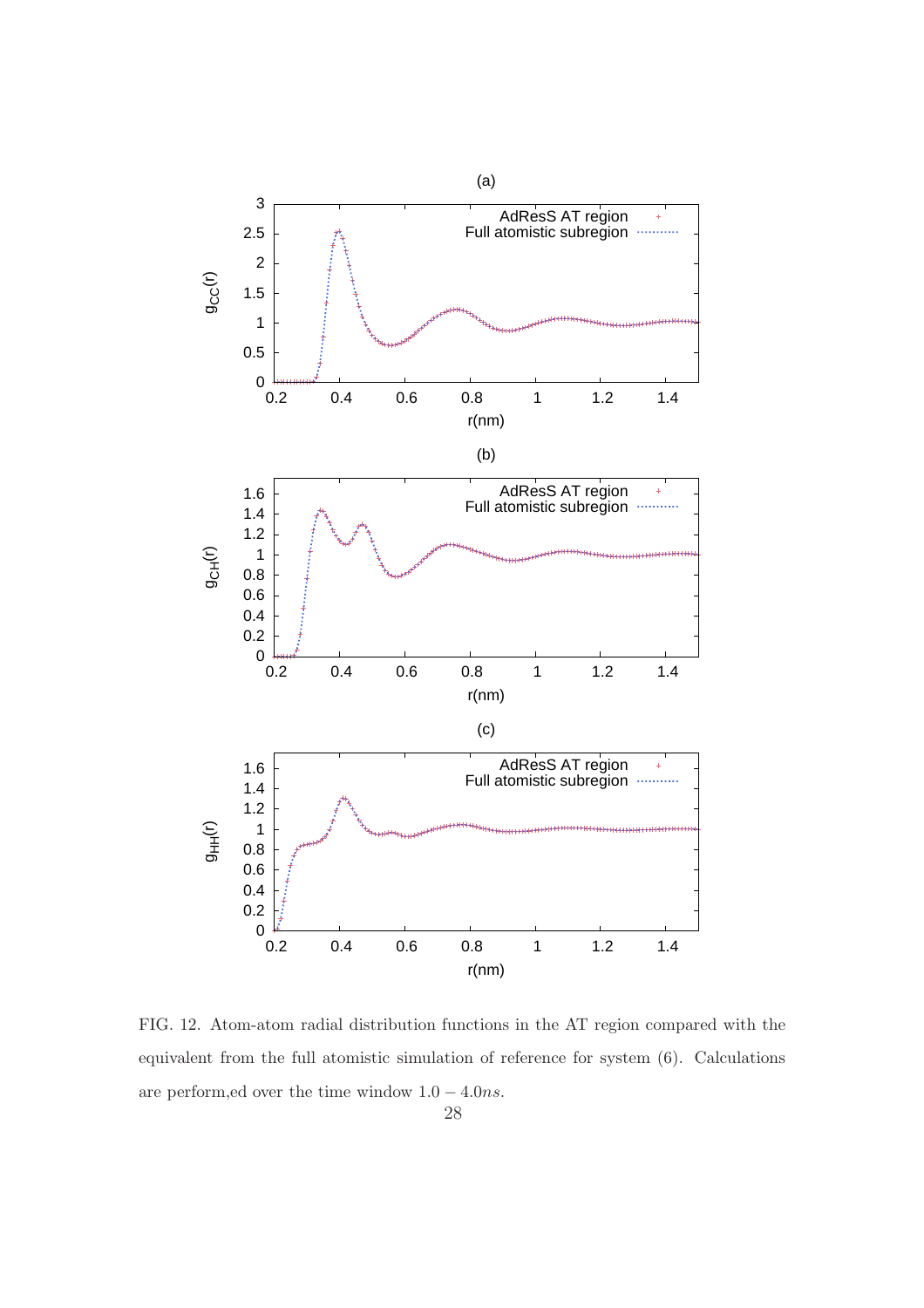interactions between the molecules of the hybrid region as a perturbation (introduced by a space-dependent interpolating weighting function) to the sum of a full atomistic and a full coarse-grained Hamiltonian. The perturbation then is a well defined term, independent of the interactions with the other regions, thus it can be mathematically analyzed in an asymptotic approach. From the technical point of view the partitioning proposed offers the possibility to implement the numerical procedure in a simplified and more general way for any molecular dynamics code: the atomistic and coarse-grained region can be treated independently and then synchronized by adding the perturbation term of the Hamiltonian. We have carried out an asymptotic analysis and a numerical verification of the proposed scheme and show that when some mathematical conditions are reasonably fulfilled the system behaves practically as a Hamiltonian system. It should be underlined that the mathematical conditions are such that for molecular simulations in the current implementation the set up required by the Hamiltonian approach implies the choice of large systems and thus the necessity to perform large expensive calculations when compared to other adaptive Hamiltonian-like approaches [4, 5] or to (technically) equivalent non-Hamiltonian/stochastic adaptive schemes based on the idea of open boundary/Grand Canonical-like approach [6–9, 18–20, 33]. We hope that the conceptual and (potentially) technical advantages offered by our partitioning together with the detailed mathematical and numerical analysis carried here can be employed for improving the numerical and conceptual development of the adaptive resolution technique.

#### ACKNOWLEDGMENT

This research has been funded by Deutsche Forschungsgemeinschaft (DFG) through grants CRC 1114 (project C01) for RK and LDS and by the China Schol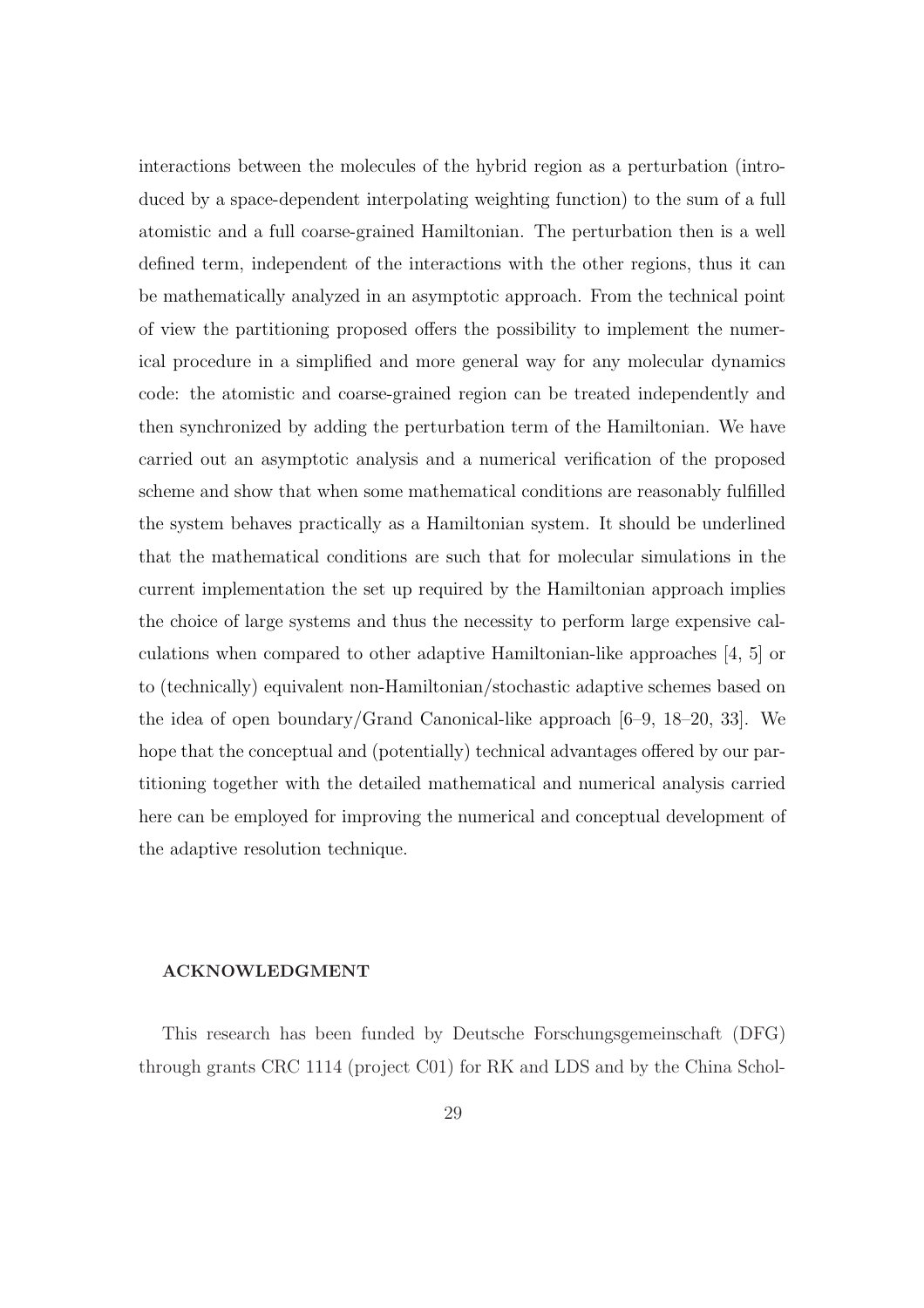arship Council (file nr.201506010012) for JLZ.

- [1] L.Delle Site, Entropy 16, 23 (2014)
- [2] M.Praprotnik, L.Delle Site, and K.Kremer, Annu.Rev.Phys.Chem. 59, 545 (2008)
- [3] M.Praprotnik, L.Delle Site, and K.Kremer, J.Chem.Phys. 123, 224106 (2005)
- [4] B.Ensing, S.O. Nielsen, P.B. Moore, M.L. Klein, and M.Parrinello, J.Chem.Th.Comp. 3, 1100 (2007)
- [5] R.Potestio, S.Fritsch, P.Espanol, R.Delgado-Buscalioni, K.Kremer, R. Everaers and D.Donadio, Phys.Rev.Lett. 110, 108301 (2013).
- [6] A. Agarwal, J. Zhu, H. Wang and L. Delle Site, New Jour.Phys., 17, 083042 (2015)
- [7] H.Wang, C.Hartmann, C.Schütte and L.Delle Site, Phys.Rev.X,  $3$ , 011018 (2013)
- [8] S.Poblete, M.Praprotnik, K.Kremer and L.Delle Site, J.Chem.Phys. 132, 114101 (2010)
- [9] S.Fritsch, S.Poblete, C.Junghans, G.Ciccotti, L.Delle Site and K.Kremer, Phys.Rev.Lett. 108, 170602 (2012)
- [10] R.E. Bulo, B.Ensing, J.Sikkema, and L.Visscher, J. Chem. Theory Comput. 5, 2212 (2009)
- [11] S.O. Nielsen, P.B. Moore, and B.Ensing, Phys. Rev. Lett. 105, 237802 (2010)
- [12] S.O. Nielsen, R.E. Bulo, P.B. Moore and B.Ensing, Phys. Chem. Chem. Phys. 12, 12401 (2010)
- [13] K.Kreis, D.Donadio, K.Kremer and R.Potestio, EuroPhysics Letters, 108, 30007 (2014)
- [14] M.Praprotnik, S.Poblete, L.Delle Site and K.Kremer, Phys.Rev.Lett. 107, 099801 (2011)
- [15] M.Praprotnik, K.Kremer and L.Delle Site, Phys.Rev.E 75, 017701 (2007)
- [16] M.Praprotnik, K.Kremer and L.Delle Site, J.Phys.A: Math.Theor. 40, F281 (2007)